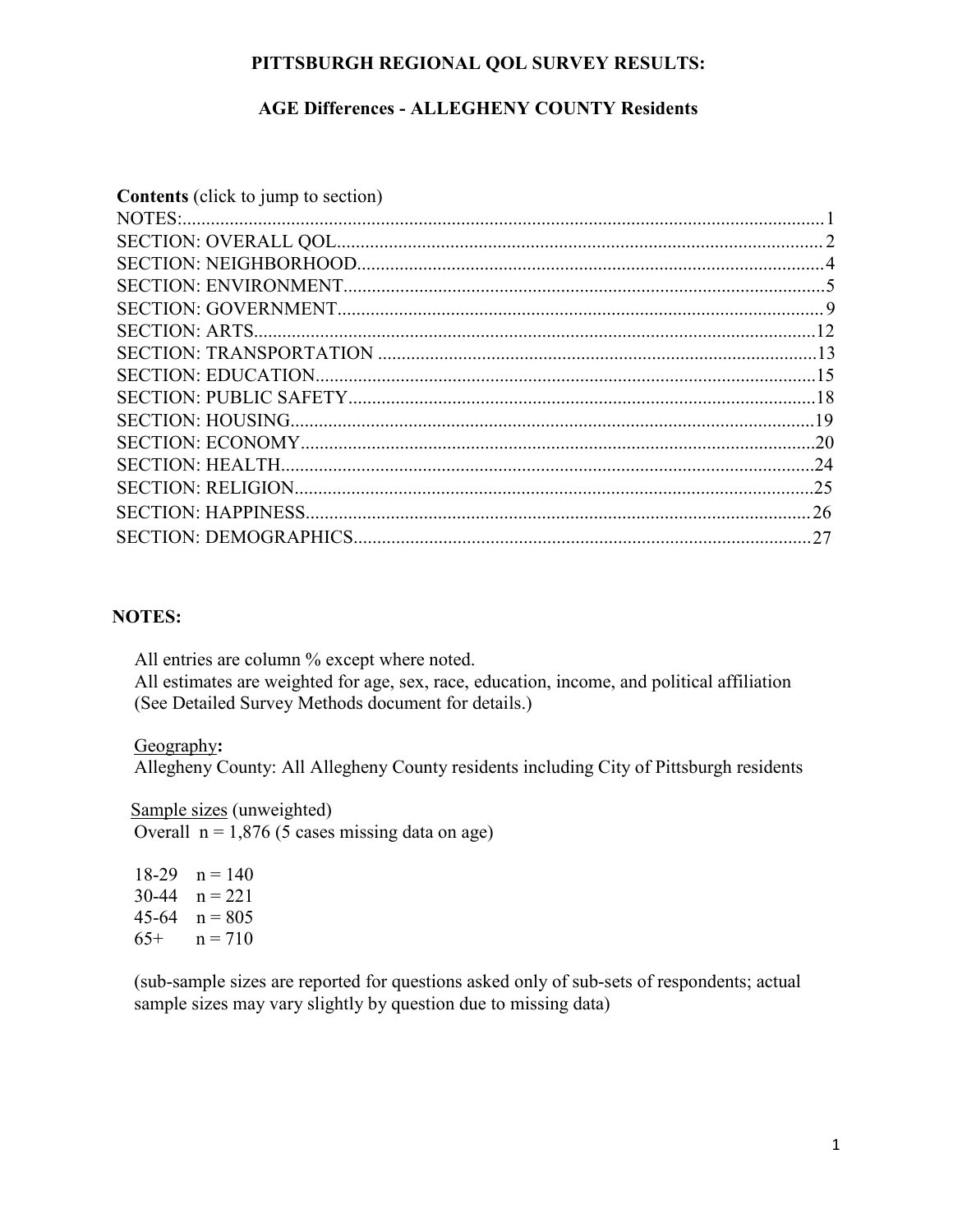## <span id="page-1-0"></span>**SECTION: OVERALL QOL**

|                    | Overall | 18-29 | $30-44$ | $45 - 64$ | $65+$ |
|--------------------|---------|-------|---------|-----------|-------|
| Less than one year | 7.9     | 23.8  | 12.1    | 2.6       | 0.7   |
| $1-3$ years        | 16.8    | 41.0  | 34.4    | 5.9       | 3.6   |
| 3-5 years          | 7.1     | 10.2  | 10.6    | 5.8       | 4.5   |
| $5-10$ years       | 13.1    | 5.5   | 18.8    | 17.2      | 8.6   |
| $10-20$ years      | 18.8    | 10.4  | 16.0    | 25.1      | 16.3  |
| More than 20 years | 36.2    | 9.1   | 8.2     | 43.3      | 66.3  |

OVERALL1 How many years have you lived where you currently live?

OVERALL2 How many years have you lived in the southwestern Pennsylvania region? This includes Allegheny, Armstrong, Beaver, Butler, Fayette, Washington and Westmoreland counties.

|                    | Overall | 18-29 | 30-44 | $45 - 64$ | $65+$ |
|--------------------|---------|-------|-------|-----------|-------|
| Less than one year | 1.8     | 8.6   | 0.4   | 0.0       | 0.0   |
| $1-3$ years        | 6.5     | 25.1  | 6.4   | 0.8       | 0.5   |
| 3-5 years          | 3.7     | 14.9  | 1.1   | 0.8       | 1.0   |
| $5-10$ years       | 6.3     | 13.1  | 16.3  | 2.5       | 0.7   |
| $10-20$ years      | 7.9     | 10.2  | 14.1  | 6.9       | 3.6   |
| More than 20 years | 73.7    | 28.2  | 61.8  | 89.1      | 94.2  |

### [Asked if 5 or less years to OVERALL2]  $N = 113$

OVERALL4 What is the primary reason you moved into the Pittsburgh region?

|                                            | Overall | 18-29 | $30-44$ | $45-64$ | $65+$ |
|--------------------------------------------|---------|-------|---------|---------|-------|
| Family-related reasons                     | 6.1     | 4.3   | 4.5     | 23.1    | 33.3  |
| Job-related reasons                        | 21.1    | 21.4  | 27.3    | 15.4    | 0.0   |
| Housing-related reasons                    | 6.1     | 2.7   | 9.1     | 46.2    | 16.7  |
| Education related reasons (for example you |         |       |         |         |       |
| moved to attend or leave college)          | 59.2    | 65.8  | 54.5    | 0.0     | 0.0   |
| Retirement                                 | 1.3     | 0.0   | 0.0     | 0.0     | 50.0  |
| Other reasons (SPECIFY) (e.g., change of   |         |       |         |         |       |
| climate, health reasons, natural disaster, | 6.1     | 5.9   | 4.5     | 15.4    | 0.0   |
| other)                                     |         |       |         |         |       |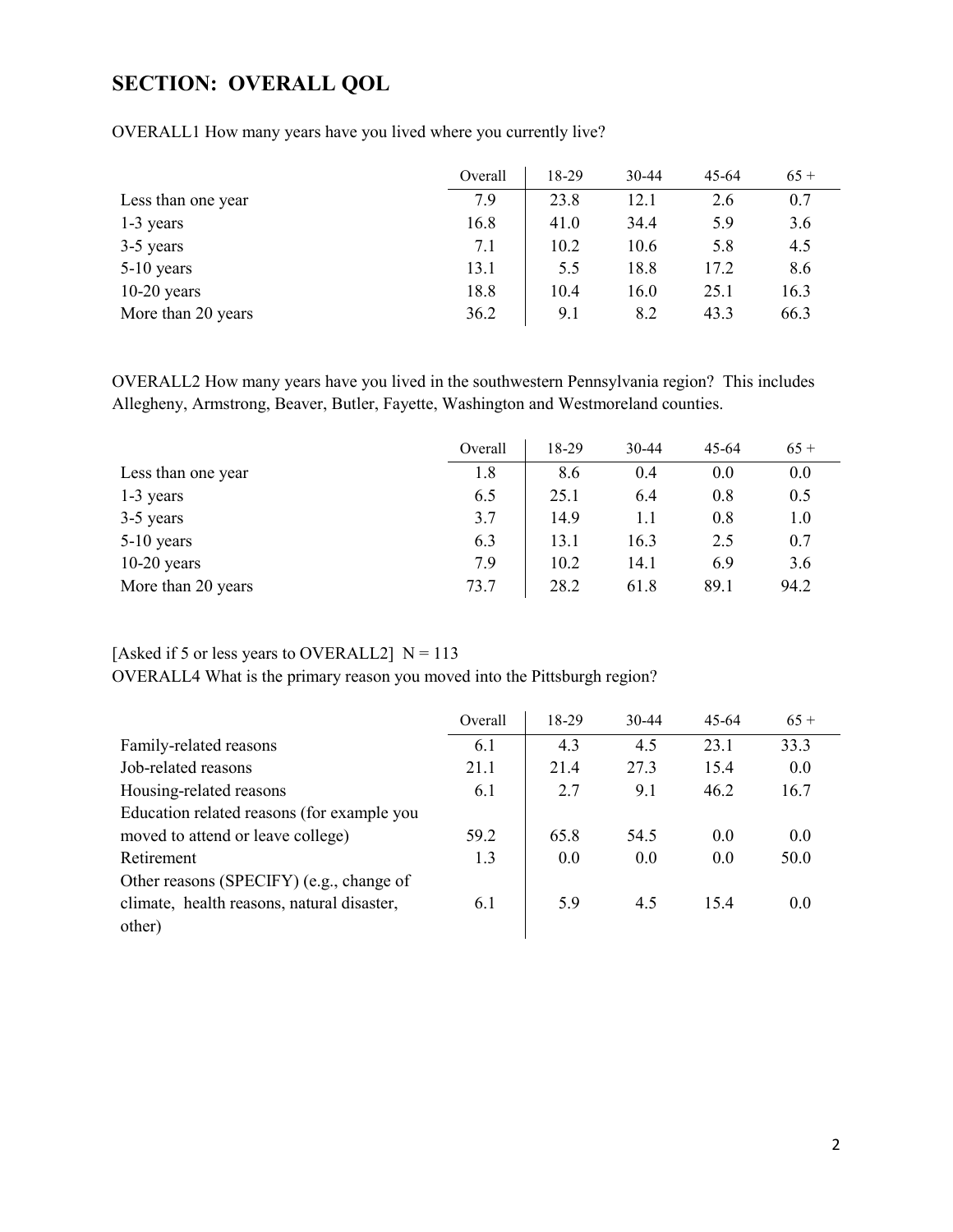|           | Overall | 18-29 | 30-44 | $45 - 64$ | $65+$ |
|-----------|---------|-------|-------|-----------|-------|
| Excellent | 17.3    | 11.8  | 7.8   | 15.9      | 31.2  |
| Very Good | 50.3    | 47.4  | 50.4  | 52.7      | 48.4  |
| Good      | 25.3    | 36.4  | 31.2  | 22.1      | 17.3  |
| Fair      | 6.3     | 4.5   | 9.2   | 7.8       | 3.1   |
| Poor      | 0.9     | 0.0   | 1.4   |           | 0.0   |

OVERALL5 Thinking about the overall quality of life in southwestern Pennsylvania region, how would you rate the region as a place to live?

OVERALL6 Would you say that the overall quality of life in southwestern Pennsylvania region has improved, declined, or stayed about the same during the past few years?

|                 | Overall | 18-29 | 30-44 | $45 - 64$ | $65+$ |
|-----------------|---------|-------|-------|-----------|-------|
| Improved        | 52.2    | 52.5  | 45.4  | 52.5      | 56.1  |
| Declined        | 9.6     | 6.3   | 11.0  | 10.9      | 9.4   |
| Stayed the same | 38.1    | 41.3  | 43.6  | 36.6      | 34.5  |

OVERALL7 How would you rate your neighborhood or local community as a place to live?

|           | Overall | 18-29 | 30-44 | $45 - 64$ | $65+$ |
|-----------|---------|-------|-------|-----------|-------|
| Excellent | 24.0    | 22.8  | 17.7  | 22.2      | 32.8  |
| Very Good | 38.3    | 40.8  | 36.5  | 36.9      | 40.0  |
| Good      | 25.7    | 22.8  | 33.0  | 27.9      | 19.4  |
| Fair      | 9.3     | 13.1  | 7.1   | 9.5       | 6.7   |
| Poor      | 2.7     | 0.5   | 5.7   | 3.4       |       |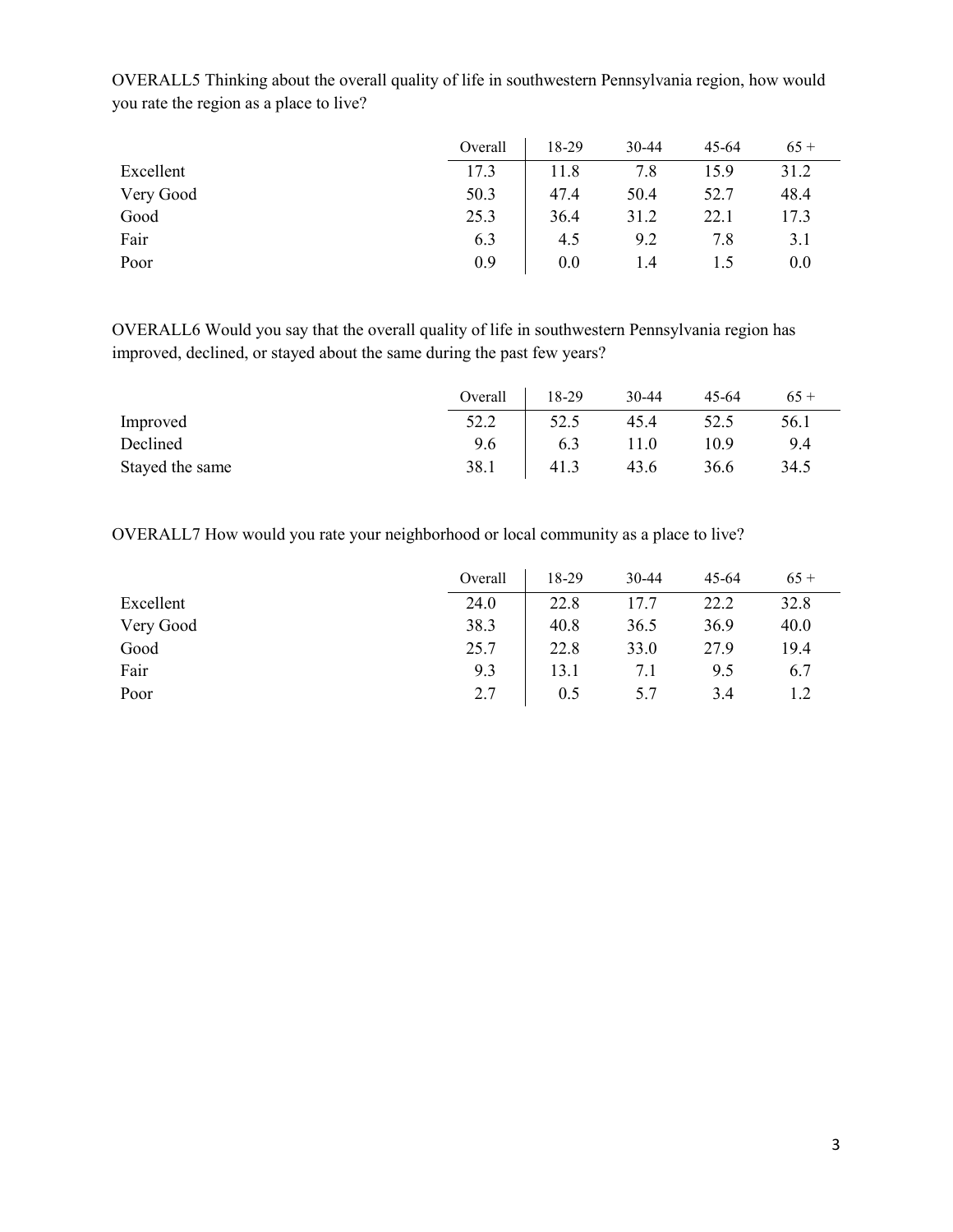## <span id="page-3-0"></span>**SECTION: NEIGHBORHOOD**

|                       | Overall | 18-29 | $30 - 44$ | 45-64 | $65+$ |
|-----------------------|---------|-------|-----------|-------|-------|
| Just about everyday   | 27.7    | 15.4  | 14.5      | 32.7  | 38.3  |
| Several times a month | 41.4    | 31.9  | 47.9      | 41.5  | 45.5  |
| Once a month          | 11.7    | 18.0  | 13.5      | 10.9  | 6.2   |
| Several times a year  | 10.9    | 16.2  | 13.5      | 9.0   | 7.7   |
| Never                 | 8.4     | 18.5  | 10.6      | 5.8   | 2.4   |

NEIGH1 About how often do you talk to or visit with your immediate neighbors?

NEIGH2 Please tell me whether you strongly agree, somewhat agree, somewhat disagree, or strongly disagree with the following statement: "The people in my neighborhood are willing to help their neighbors."

|                   | Overall | 18-29 | 30-44 | 45-64 | $65+$ |
|-------------------|---------|-------|-------|-------|-------|
| Strongly agree    | 34.2    | 23.5  | 24.1  | 36.8  | 45.8  |
| Somewhat agree    | 53.0    | 63.7  | 57.8  | 50.1  | 45.3  |
| Somewhat disagree | 9.3     | 10.2  | 9.6   | 10.7  | 5.8   |
| Strongly disagree | 3.6     | 2.6   | 8.5   |       | 3.1   |

NEIGH3 When thinking about the racial diversity in your own neighborhood or local community, would you say that it is…

|                    | Overall | 18-29 | $30 - 44$ | 45-64 | $65+$ |
|--------------------|---------|-------|-----------|-------|-------|
| Very diverse       | 19.4    | 20.6  | 18.8      | 17.4  | 22.3  |
| Somewhat diverse   | 55.6    | 46.7  | 60.6      | 57.0  | 57.8  |
| Not at all diverse | 25.0    | 32.6  | 20.6      | 25.6  | 19.9  |

NEIGH4 How much of a problem, if any, do you think race relations are in your own neighborhood or local community?

|                      | Overall | 18-29 | $30 - 44$ | 45-64 | $65+$ |
|----------------------|---------|-------|-----------|-------|-------|
| A severe problem     | 4.9     | 7.0   | 9.6       | 3.9   | 17    |
| A moderate problem   | 21.9    | 32.0  | 34.9      | 16.2  | 14.9  |
| A minor problem      | 35.8    | 42.4  | 28.5      | 36.4  | 33.6  |
| Not a problem at all | 37.4    | 18.5  | 27.0      | 43.6  | 49.9  |

NEIGH6 Do you expect to be living in the southwestern Pennsylvania region five years from now?

|     | Overall $18-29$ 30-44 45-64 65 + |  |  |
|-----|----------------------------------|--|--|
| Yes | 82.3 46.0 81.2 93.6 95.0         |  |  |
| No  | 17.7   54.0 18.8 6.4 5.0         |  |  |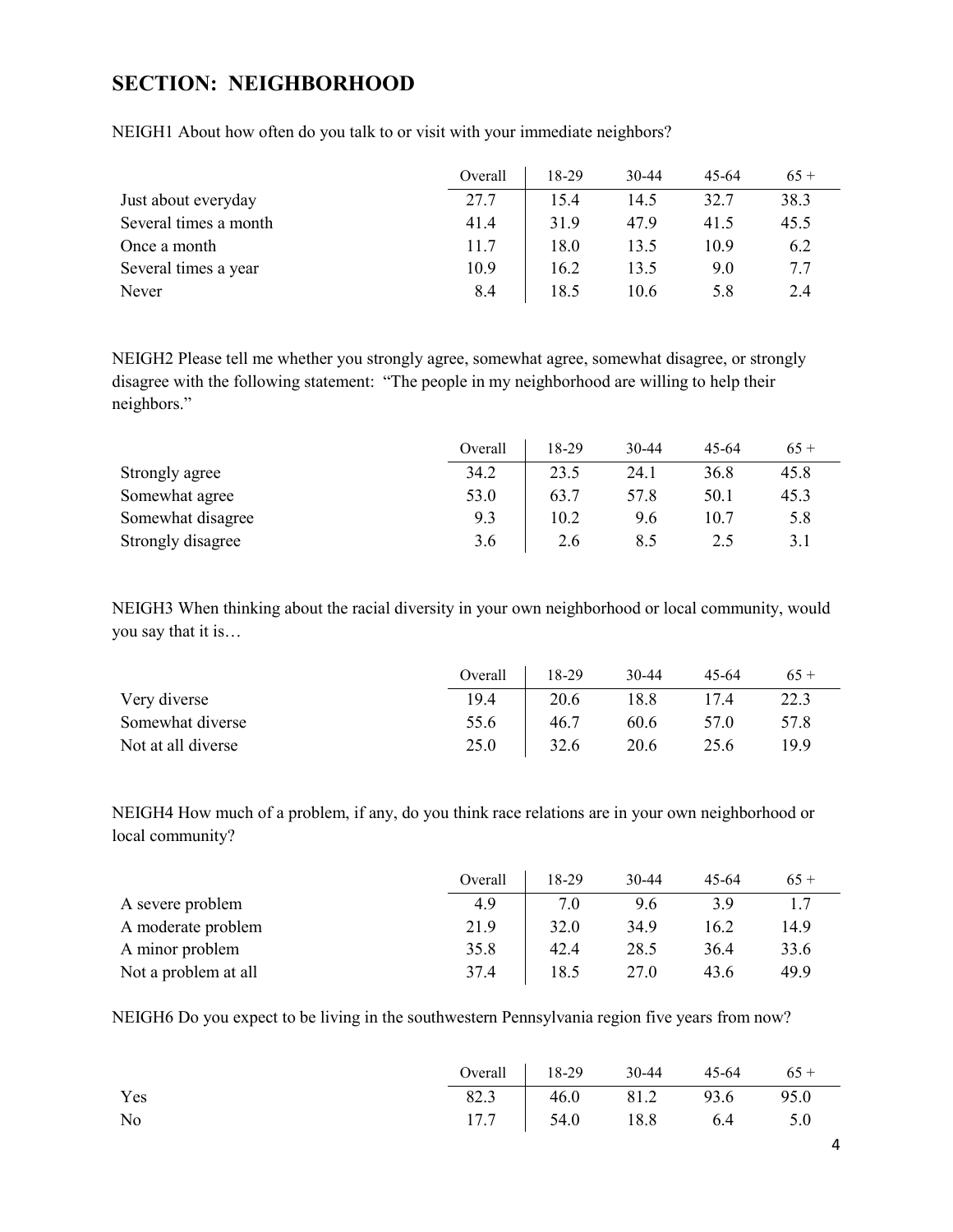# <span id="page-4-0"></span>**SECTION: ENVIRONMENT**

ENVIR1 Would you say that air quality in your community is a…

|                      | Overall | 18-29 | $30 - 44$ | 45-64 | $65+$ |
|----------------------|---------|-------|-----------|-------|-------|
| Severe problem       |         | 10.2  | 9.6       |       | 3.6   |
| Moderate problem     | 25.5    | 34.4  | 37.6      | 19.7  | 20.1  |
| A minor problem      | 34.9    | 31.0  | 35.5      | 37.3  | 33.6  |
| Not a problem at all | 32.3    | 24.5  | 17.4      | 35.8  | 42.7  |

ENVIR2 How about the quality of your drinking water?

|                      | Overall | 18-29 | $30 - 44$   | 45-64 | $65+$ |
|----------------------|---------|-------|-------------|-------|-------|
| Severe problem       | 10.7    | 19.1  | 10.3        |       |       |
| Moderate problem     | 26.6    | 36.8  | <b>39.0</b> | 23.1  | 15.8  |
| A minor problem      | 28.1    | 24.0  | 32.6        | 30.9  | 23.6  |
| Not a problem at all | 34.5    | 20.1  | 18.1        | 37.3  | 53.5  |

ENVIR3 How about pollution in streams and rivers?

|                      | Overall | 18-29 | $30 - 44$ | 45-64 | $65+$ |
|----------------------|---------|-------|-----------|-------|-------|
| Severe problem       | 15.7    | 26.9  | 21.6      | 12.4  | 7.9   |
| Moderate problem     | 41.3    | 41.0  | 45.6      | 38.8  | 43.3  |
| A minor problem      | 29.3    | 22.5  | 24.0      | 32.3  | 33.5  |
| Not a problem at all | 13.7    | 9.7   | 8.8       | 16.5  | l 5.3 |

ENVIR4 Would you say that overall environmental quality in our region is…

|                             | Overall | 18-29 | 30-44 | 45-64 | $65+$ |
|-----------------------------|---------|-------|-------|-------|-------|
| Improving significantly     | 8.0     | 2.3   | 8.8   | 9.4   | 9.8   |
| Improving somewhat          | 42.0    | 34.6  | 33.9  | 46.4  | 46.0  |
| Remaining the same          | 36.1    | 40.6  | 42.0  | 32.1  | 35.5  |
| Getting somewhat worse      | 12.6    | 20.8  | 12.7  | 10.8  | 8.2   |
| Getting significantly worse | 1.3     | 1.6   | 2.5   |       | 0.5   |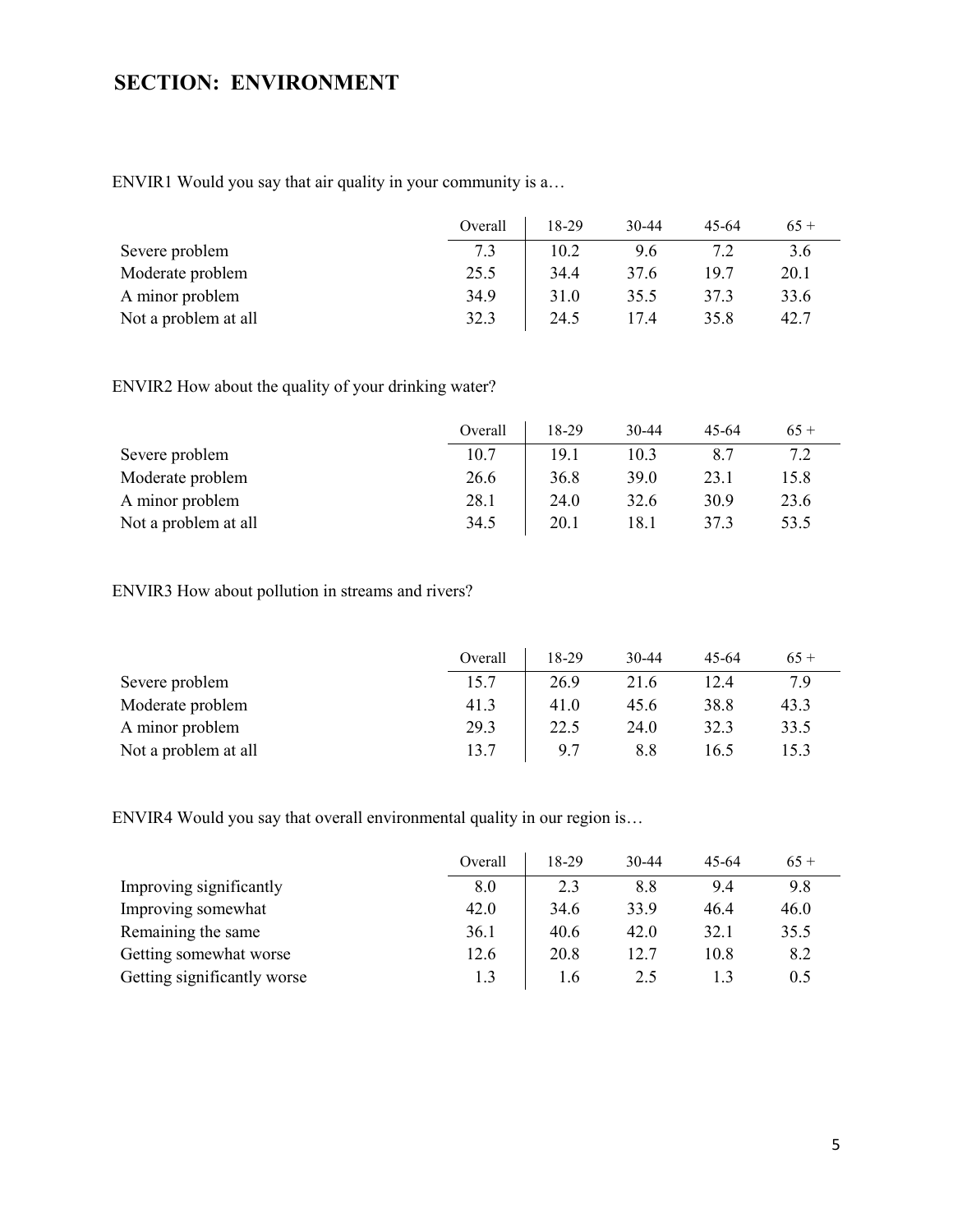|                        | Overall | 18-29 | $30-44$ | 45-64 | $65+$ |
|------------------------|---------|-------|---------|-------|-------|
| Increase significantly | 32.4    | 41.5  | 38.5    | 28.6  | 27.1  |
| Increase somewhat      | 45.2    | 45.4  | 45.0    | 45.9  | 43.6  |
| Remain the same        | 16.4    | 12.5  | 11.5    | 16.9  | 22.1  |
| Decrease somewhat      | 3.8     | 0.5   | 4.7     | 5.1   | 3.8   |
| Decrease significantly | 2.2     | 0.0   | 0.4     | 3.4   | 3.4   |

ENVIR5 Do you feel that state government oversight of the environment should…

ENVIR6 To what extent do you think natural gas drilling represents an economic opportunity for this region? Do you think it represents…

|                                                | Overall | 18-29 | 30-44 | $45 - 64$ | $65+$ |
|------------------------------------------------|---------|-------|-------|-----------|-------|
| A significant economic opportunity for the     | 22.9    | 9.4   | 21.7  | 28.0      | 26.6  |
| region                                         |         |       |       |           |       |
| A moderate economic opportunity for the        | 28.7    | 26.4  | 27.8  | 31.0      | 27.0  |
| region                                         |         |       |       |           |       |
| Only a slight economic opportunity for the     | 21.7    | 25.8  | 18.5  | 18.2      | 26.8  |
| region                                         |         |       |       |           |       |
| Very little or no economic opportunity for the | 14.7    | 20.1  | 21.0  | 11.9      | 11.0  |
| region                                         |         |       |       |           |       |
| No opinion / Haven't thought about it          | 11.9    | 18.3  | 11.0  | 10.8      | 8.6   |

ENVIR7 To what extent do you think natural gas drilling represents a threat to the environment and public health of the region? Do you think it represents…

|                                                 | Overall | 18-29 | $30-44$ | $45 - 64$ | $65+$ |
|-------------------------------------------------|---------|-------|---------|-----------|-------|
| A significant threat to the environment and     | 33.2    | 49.5  | 44.0    | 25.0      | 26.7  |
| public health of the region                     |         |       |         |           |       |
| A moderate threat to the environment and        | 29.8    | 26.8  | 27.7    | 31.4      | 30.8  |
| public health of the region                     |         |       |         |           |       |
| Only a slight threat to the environment and     | 14.9    | 7.3   | 11.3    | 15.8      | 22.4  |
| public health of the region                     |         |       |         |           |       |
| Very little or no threat to the environment and | 12.7    | 4.7   | 12.4    | 16.5      | 12.9  |
| public health of the region                     |         |       |         |           |       |
| No opinion / Haven't thought about it           | 9.4     | 11.7  | 4.6     | 11.2      | 7.2   |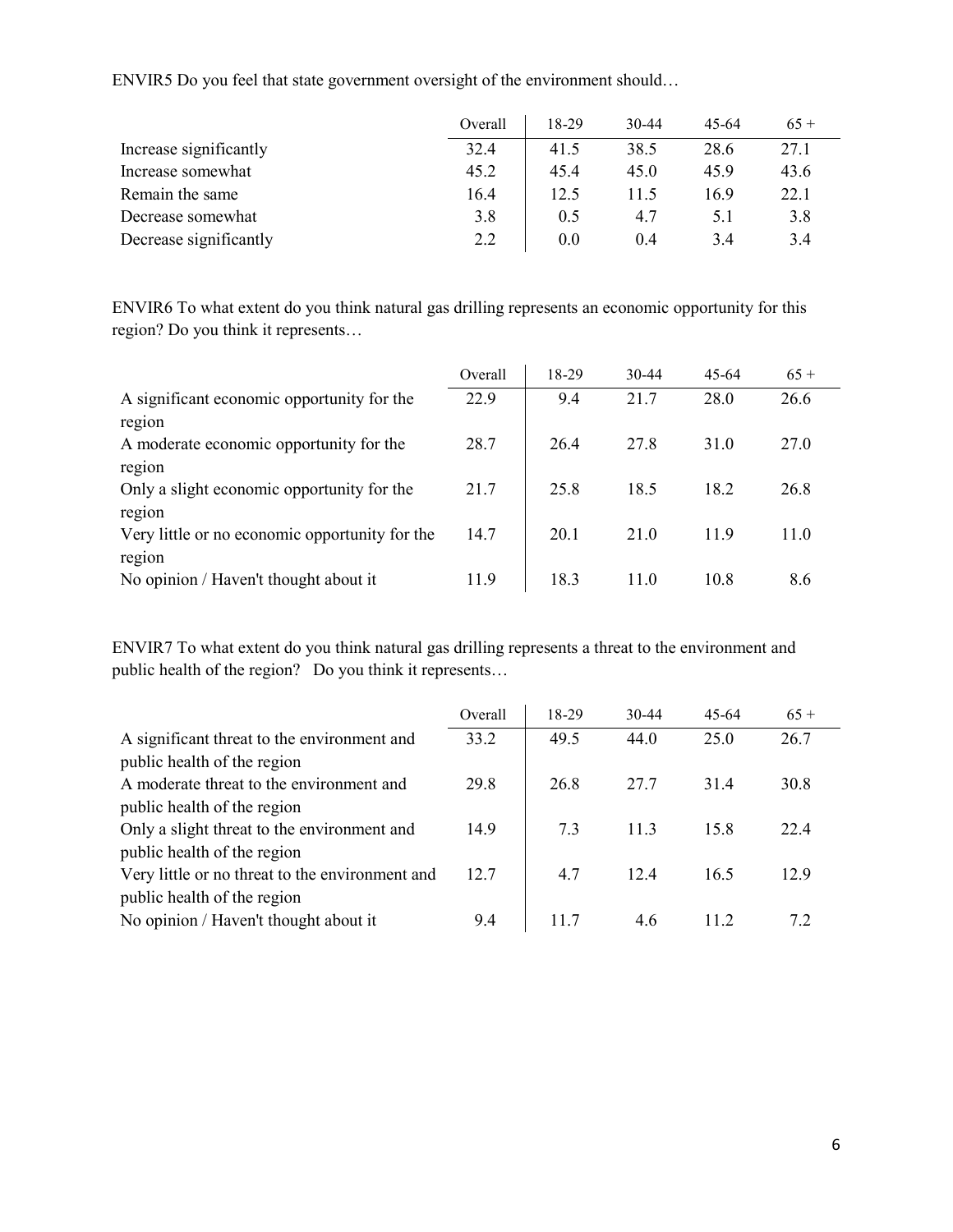ENVIR8 While our region has a rich legacy of producing fossil fuels, community stakeholders have recently demonstrated increased interest in diversifying our energy sources. What factors matter most to you in the sources of energy our community uses? (Please rank the top 2 - drag items over to box)

|                       |         | Ranked in Top Two |       |           |       |         |       | <b>Ranked First</b> |           |       |
|-----------------------|---------|-------------------|-------|-----------|-------|---------|-------|---------------------|-----------|-------|
|                       | Overall | 18-29             | 30-44 | $45 - 64$ | $65+$ | Overall | 18-29 | 30-44               | $45 - 64$ | $65+$ |
| Cost                  | 37.6    | 24.8              | 33.8  | 43.1      | 42.1  | 23.7    | 12.2  | 16.8                | 28.4      | 30.4  |
| Public Health         | 46.4    | 50.5              | 52.1  | 44.3      | 42.6  | 24.7    | 27.5  | 30.7                | 22.6      | 21.8  |
| Environment           | 50.5    | 66.7              | 58.9  | 41.3      | 46.8  | 24.8    | 36.0  | 30.0                | 18.8      | 21.8  |
| Effect on job         | 18.8    | 12.4              | 21.1  | 21.0      | 19.1  | 6.0     | 4.0   | 10.4                | 6.5       | 4.0   |
| Investing in the      | 28.3    | 39.6              | 23.6  | 24.2      | 28.7  | 12.9    | 18.5  | 10.4                | 11.9      | 11.1  |
| future of energy      |         |                   |       |           |       |         |       |                     |           |       |
| National and regional | 14.9    | 6.1               | 10.0  | 18.9      | 19.1  | 6.6     | 1.8   | 1.4                 | 8.9       | 10.4  |
| energy independence   |         |                   |       |           |       |         |       |                     |           |       |
| My own personal       | 3.4     | 0.0               | 0.4   | 7.2       | 1.7   | 1.4     | 0.0   | 0.4                 | 2.9       | 0.5   |
| energy independence   |         |                   |       |           |       |         |       |                     |           |       |

ENVIR9 Solar power is becoming increasingly cost competitive with conventional energy sources. How much money would you need to be paid to install solar panels on your home?

|                                                  | Overall | 18-29 | $30 - 44$ | $45-64$ | $65+$ |
|--------------------------------------------------|---------|-------|-----------|---------|-------|
| I would never install solar panels on my         | 13.4    | 3.2   | 3.6       | 17.6    | 21.4  |
| home.                                            |         |       |           |         |       |
| I would completely pay for their installation if | 18.2    | 28.4  | 29.2      | 12.5    | 12.2  |
| it reduced my energy bills by less than \$1,000  |         |       |           |         |       |
| $$1,000 - $5,000$                                | 37.9    | 48.9  | 32.8      | 36.4    | 33.8  |
| $$5,000 - $10,000$                               | 20.1    | 16.6  | 20.8      | 21.1    | 20.9  |
| Greater than \$10,000                            | 9.4     | 2.9   | 11.3      | 11.5    | 10.2  |
| I already have solar panels installed            | 1.0     | 0.0   | 2.2       | 0.9     | 1.5   |

ENVIR10 Do you regularly recycle newspaper, glass, or plastic?

|     | Overall   $18-29$ 30-44 45-64 65 +                                                           |  |  |
|-----|----------------------------------------------------------------------------------------------|--|--|
| Yes | $\begin{array}{ c c c c c c } \hline 83.3 & 83.8 & 80.5 & 80.8 & 89.7 \\ \hline \end{array}$ |  |  |
| No  | 16.7   16.2 19.5 19.2 10.3                                                                   |  |  |

ENVIR11 Are you a member of or do you volunteer with a group which aims to preserve or protect the environment?

|     | Overall $18-29$ 30-44 45-64 65 + |  |  |
|-----|----------------------------------|--|--|
| Yes | 16.4   18.5 14.5 15.3 17.9       |  |  |
| No  | 83.6   81.5 85.5 84.7 82.1       |  |  |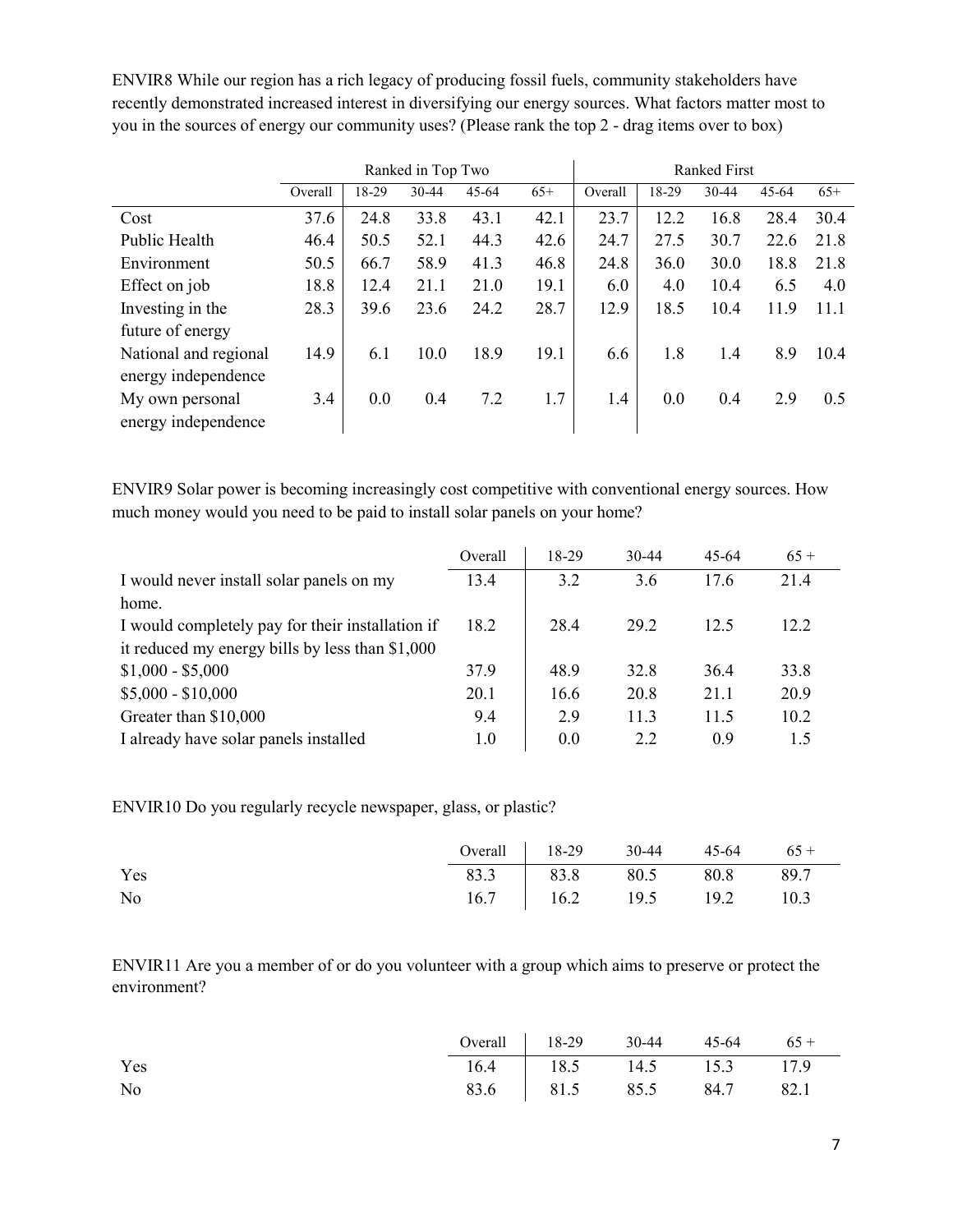|                           | Overall | 18-29 | $30 - 44$ | 45-64 | $65+$ |
|---------------------------|---------|-------|-----------|-------|-------|
| Almost never              | 9.1     | 2.9   | 5.3       | 9.8   | 16.3  |
| One to three times a year | 17.7    | 7.0   | 7.4       | 23.3  | 23.7  |
| Four to ten times a year  | 21.0    | 19.6  | 24.7      | 20.8  | 20.1  |
| Ten to 20 times a year    | 20.9    | 25.8  | 19.4      | 21.1  | 17.2  |
| More than 20 years        | 31.2    | 44.6  | 43.1      | 25.0  | 22.7  |

ENVIR12 How frequently do you or members of your family go to outdoor public recreation facilities, such as parks, trails and playgrounds?

ENVIR13 How would you rate the overall quality of public recreational areas in the region, such as parks, trails and playgrounds?

|           | Overall | $8-29$ | 30-44 | 45-64 | $65+$ |
|-----------|---------|--------|-------|-------|-------|
| Excellent | 16.4    | 23.8   | 12.8  | 13.6  | 17.6  |
| Very Good | 44.9    | 34.2   | 52.3  | 47.4  | 45.1  |
| Good      | 30.5    | 35.0   | 27.8  | 30.0  | 29.4  |
| Fair      | 6.9     | 7.0    | 5.3   | 7.2   | 7.5   |
| Poor      | 1.2     | 0.0    | 1.8   | 1.9   | 0.5   |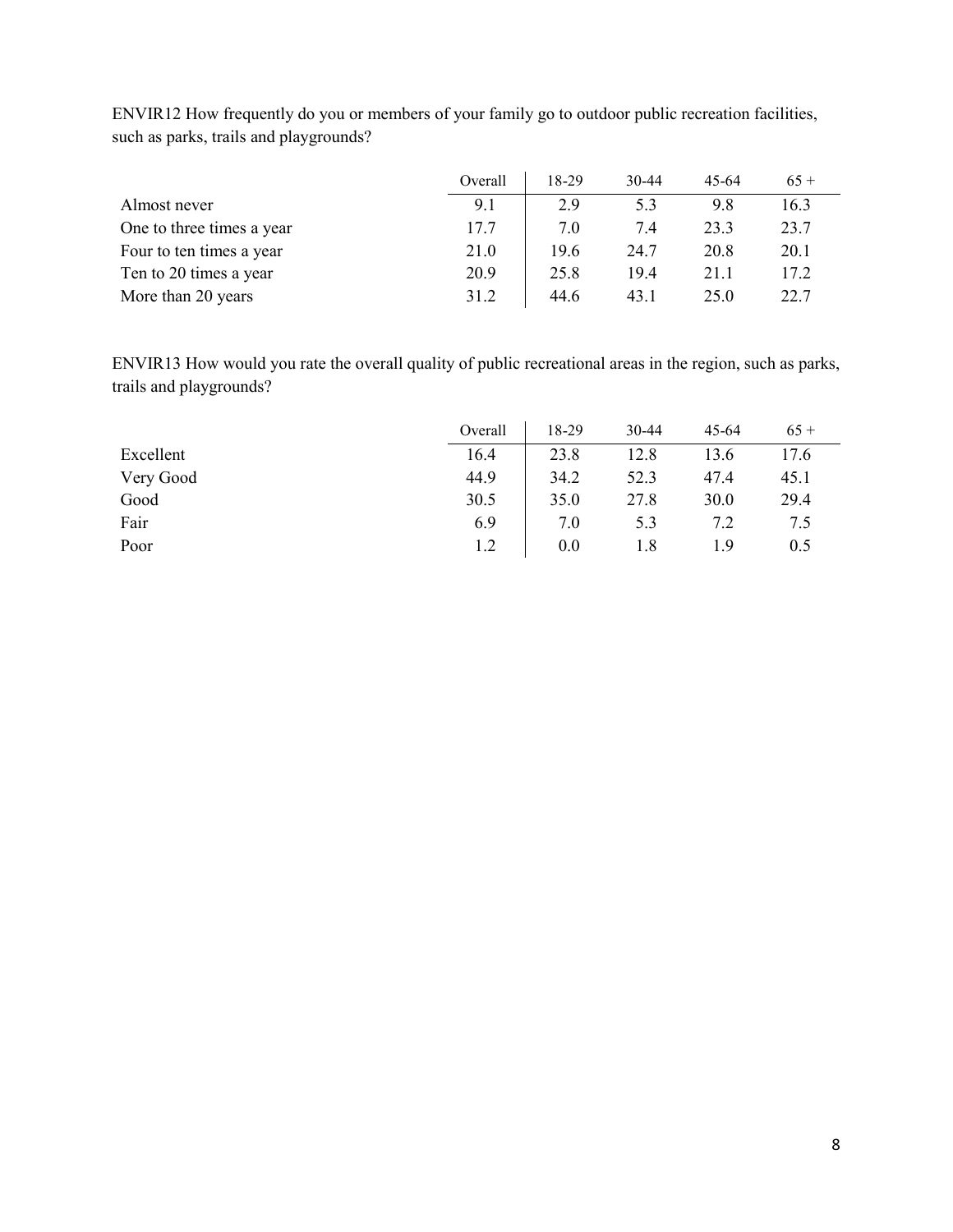## <span id="page-8-0"></span>**SECTION: GOVERNMENT**

GOV1 Redistricting is the process of redrawing the districts of elected representatives, such as members of congress and the state legislature. Gerrymandering is manipulating that process to favor one political party over another. To what extent, if any, do you feel gerrymandering is a problem today in Pennsylvania? Do you believe gerrymandering is:

|                                      | Overall | 18-29 | 30-44 | 45-64 | $65+$ |
|--------------------------------------|---------|-------|-------|-------|-------|
| A serious problem                    | 47.8    | 40.1  | 48.9  | 48.2  | 53.2  |
| Moderate problem                     | 24.7    | 28.6  | 25.2  | 24.2  | 21.6  |
| A minor problem                      | 9.7     | 6.5   | 7.8   | 11.2  | 11.3  |
| Not a problem at all                 | 2.9     | 2.1   | 4.6   | 2.3   | 3.8   |
| No opinion / Have not been following | 14.8    | 22.7  | 13.5  | 14.1  | 10.1  |

GOV2 Should the redrawing of political districts in Pennsylvania be done by an independent, nonpartisan commission?

|                                      | Overall | $18-29$ | 30-44 | 45-64 | $65+$ |
|--------------------------------------|---------|---------|-------|-------|-------|
| Yes                                  | 75.8    | 68.4    | 81.6  | 73.6  | 82.7  |
| No                                   |         | 3.4     | 2.8   | 4.6   | 4.8   |
| No opinion / Have not been following | 20.1    | 28.2    | 15.6  | 21.7  | 12.5  |

GOV3 Do you support abandoning Pennsylvania's "state store" system in favor of allowing wine and liquor to be sold in privately owned retail stores?

|                                      | Overall 18-29 |      | 30-44          | 45-64 | $65+$ |
|--------------------------------------|---------------|------|----------------|-------|-------|
| Yes                                  | 61.5          |      | 68.8 66.4 57.8 |       | 58.8  |
| N <sub>o</sub>                       | 24.3          |      | 8.6 23.3 27.8  |       | 32.6  |
| No opinion / Have not been following | 14.2          | 22.7 | 10.2           | 14.4  | 8.6   |

GOV4 Pennsylvania allows marijuana to be legally sold for medical purposes by licensed retail outlets. Several other states also allow marijuana to be legally sold for recreational use. Do you support legalizing the sale of marijuana for recreational use in Pennsylvania?

|                                      | Overall | $18-29$ | 30-44 | 45-64 |      |
|--------------------------------------|---------|---------|-------|-------|------|
| Yes                                  | 62.2    | 83.3    | 74.8  | 57.8  | 42.4 |
| No                                   | 31.7    | 12.3    | 21.3  | 34.0  | 52.3 |
| No opinion / Have not been following | 6.1     | 4.4     | 3.9   |       |      |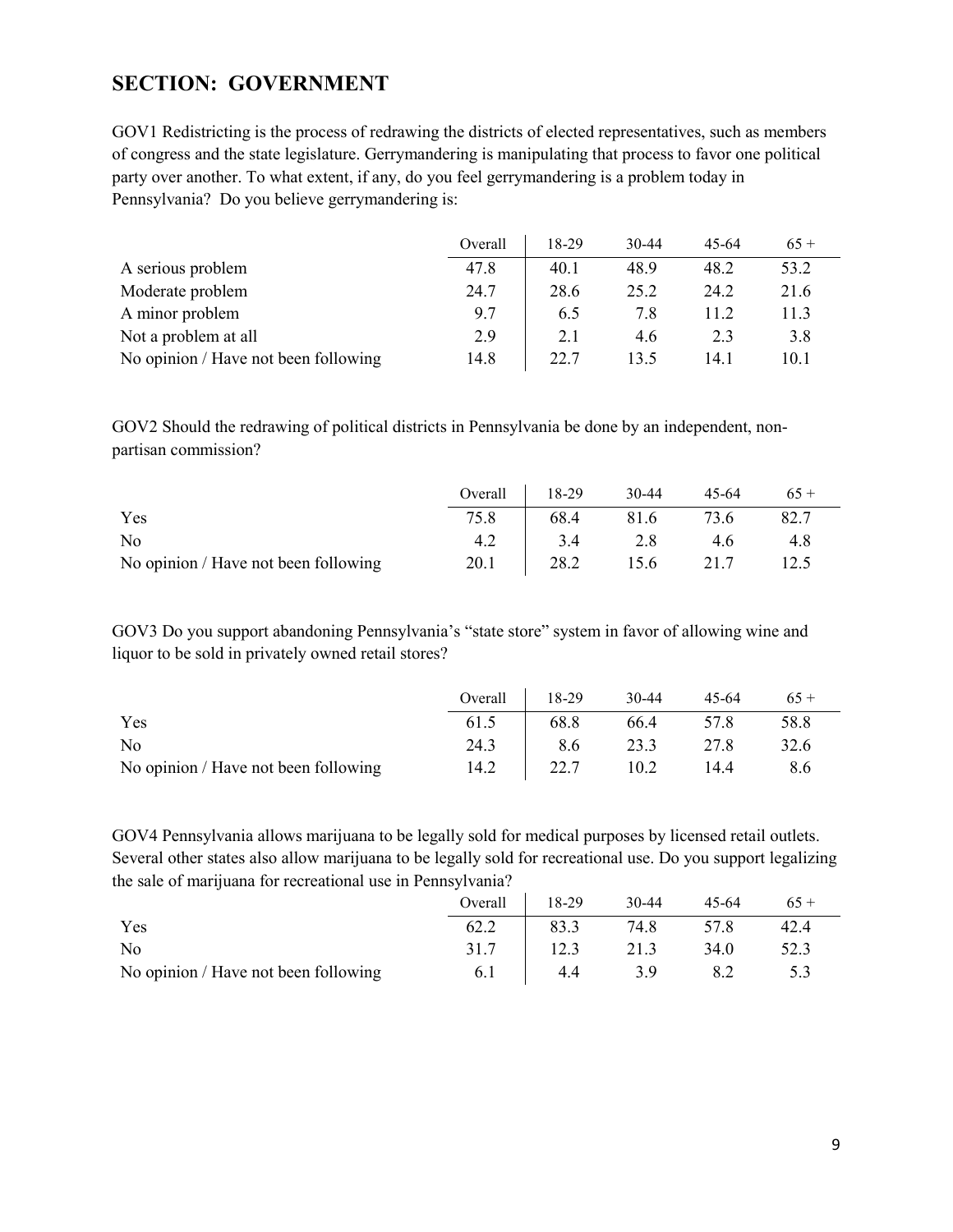GOV5 As you may know, Pittsburgh is one of the finalists to be selected for a new Amazon, Inc. headquarters location (sometimes called "Amazon HQ2"). This would bring many high paying jobs and increase the region's profile. There could be some negative impacts, such as increased housing costs. In general, which of the following best represents your feelings about this possibility?

|                                                | Overall | 18-29 | $30 - 44$ | 45-64 | $65+$ |
|------------------------------------------------|---------|-------|-----------|-------|-------|
| Strongly favor $-$ the benefits would far      |         |       |           |       |       |
| outweigh the costs                             | 24.6    | 16.7  | 15.5      | 28.6  | 30.4  |
| Moderately favor $-$ Some concern about the    |         |       |           |       |       |
| costs, but they are outweighed by the benefits | 37.4    | 34.7  | 39.9      | 37.5  | 37.8  |
| Not sure                                       | 13.8    | 11.2  | 13.4      | 14.2  | 15.6  |
| Moderately oppose – See some benefits, but     |         |       |           |       |       |
| they are outweighed by the costs               | 13.4    | 21.1  | 18.0      | 9.8   | 10.0  |
| Strongly oppose $-$ the costs would far        |         |       |           |       |       |
| outweigh the benefits                          | 8.7     | 14.6  | 11.0      | 7.0   | 4.8   |
| No opinion / Have not been following           | 2.2     | 1.6   | 2.1       | 2.9   | 1.4   |

GOV6 Where do you get your information about local government? CHECK ALL THAT APPLY

|                                             | Overall | 18-29 | $30-44$ | $45-64$ | $65+$ |
|---------------------------------------------|---------|-------|---------|---------|-------|
| Newspapers/magazine (print or online)       | 68.8    | 68.2  | 70.2    | 64.1    | 77.3  |
| Television/radio                            | 76.2    | 51.7  | 79.8    | 80.4    | 88.0  |
| Social media (Facebook, Twitter, etc.)      | 48.1    | 74.4  | 66.7    | 41.7    | 23.5  |
| Government web sites                        | 21.3    | 18.8  | 29.8    | 21.1    | 18.4  |
| Other internet sources                      | 33.6    | 31.9  | 46.1    | 33.3    | 27.3  |
| Community meetings                          | 18.0    | 16.4  | 20.9    | 19.1    | 15.3  |
| Other – Please specify                      | 5.5     | 4.4   | 0.7     | 7.8     | 5.3   |
| Not interested / Don't get local government |         |       |         |         |       |
| information                                 | 1.5     | 2.9   | 1.4     | 1.3     | 0.7   |

GOV7a Are you registered to vote?

|     | Overall $18-29$ 30-44 45-64 65 + |  |  |
|-----|----------------------------------|--|--|
| Yes | 94.9 86.8 94.3 96.7 99.3         |  |  |
| No  | $5.1$   13.2 $5.7$ 3.3 0.7       |  |  |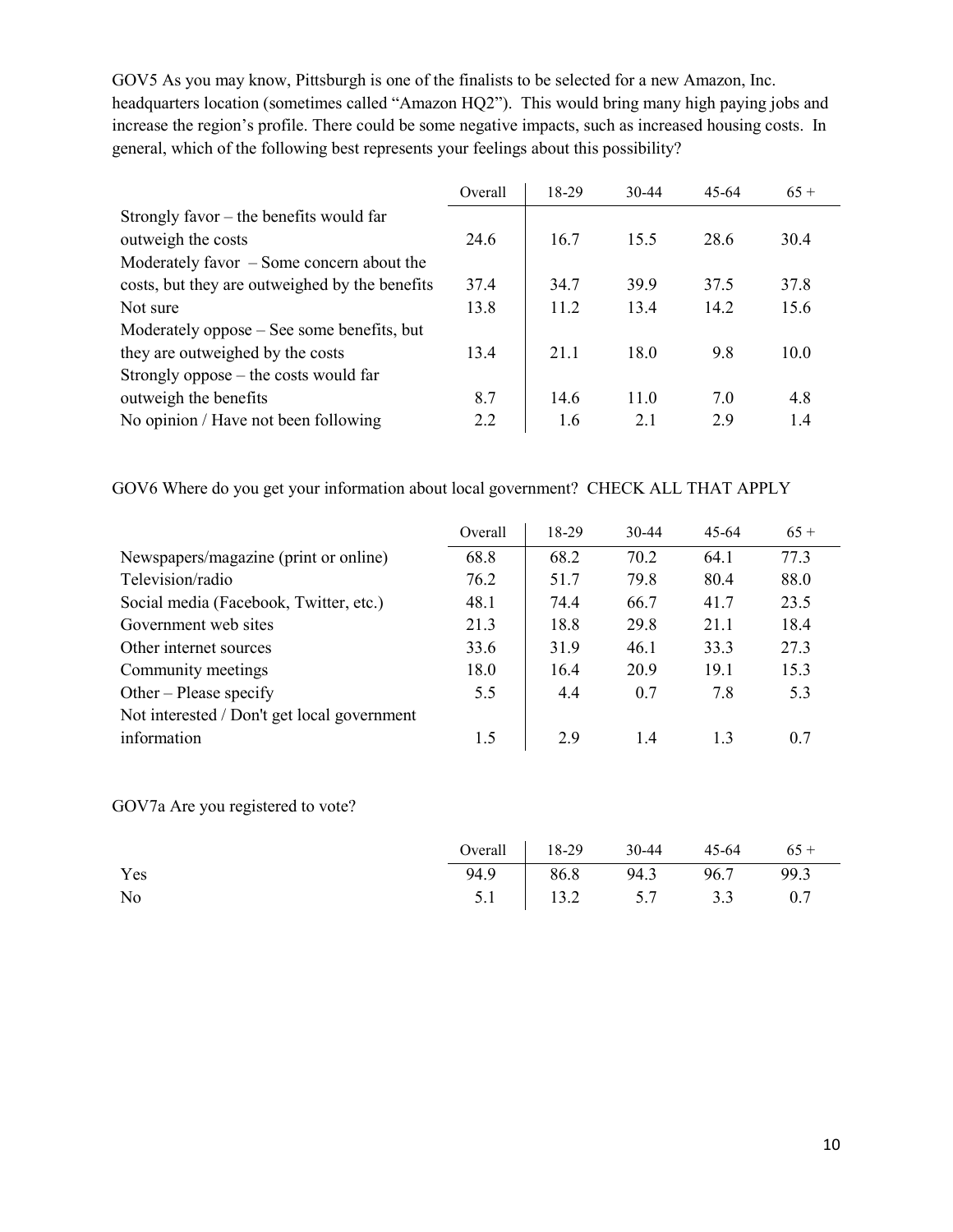## [Asked if Yes to GOV7a]  $N = 1819$ GOV7b How often do you vote?

|                                | Overall | 18-29 | $30 - 44$ | 45-64 | $65+$ |
|--------------------------------|---------|-------|-----------|-------|-------|
| In every election              | 66.5    | 40.1  | 54.1      | 73.2  | 83.1  |
| In every general election      | 14.6    | 22.3  | 22.2      | 11.9  | 8.4   |
| In every Presidential election | 14.2    | 28.6  | 18.0      | 11.5  | 5.1   |
| Rarely                         | 3.5     | 6.3   | 3.8       | 3.2   | 1.7   |
| Do not vote                    | 1.2     | 2.7   | 19        | 0.1   |       |

GOV8 Generally speaking, do you consider yourself a Democrat, a Republican, an Independent, or something else?

|                                         | Overall | 18-29 | 30-44 | 45-64 | $65+$ |
|-----------------------------------------|---------|-------|-------|-------|-------|
| Democrat                                | 58.0    | 69.0  | 65.2  | 54.8  | 49.3  |
| Republican                              | 28.0    | 9.1   | 15.2  | 34.7  | 41.1  |
| Independent                             | 9.8     | 14.1  | 14.5  |       |       |
| Something else / Other – Please specify | 4.2     | 7.8   |       | 33    |       |

GOV9 Generally speaking, do you consider yourself to be a liberal, a conservative, or a moderate?

|              | Overall | 18-29 | 30-44 | 45-64 | $65+$ |
|--------------|---------|-------|-------|-------|-------|
| Liberal      | 40.8    | 71.2  | 52.9  | 29.8  | 25.5  |
| Conservative | 26.1    | 4.7   | 14.3  | 34.7  | 37.0  |
| Moderate     | 33.2    | 24.1  | 32.7  | 35.5  | 37.5  |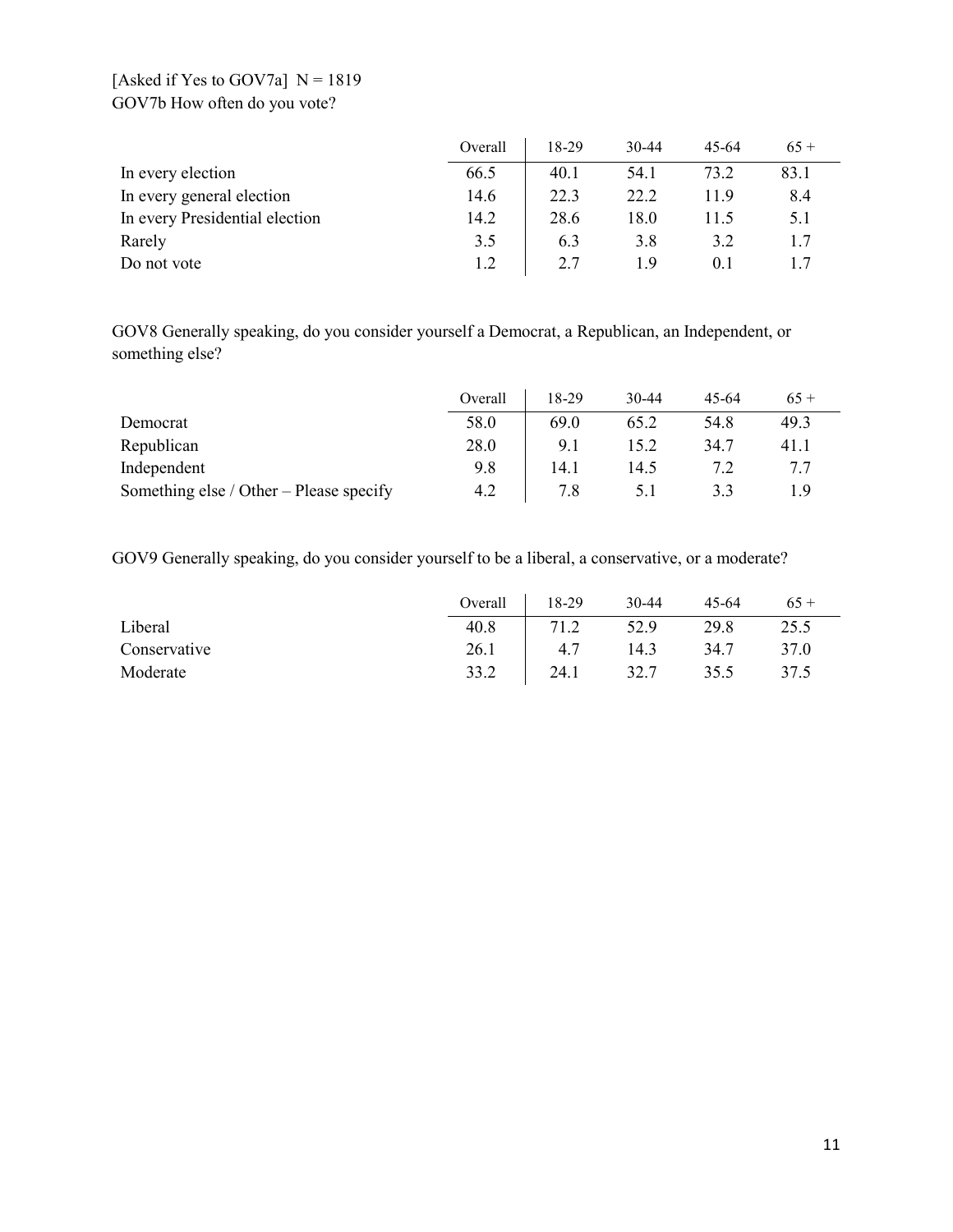## <span id="page-11-0"></span>**SECTION: ARTS**

ARTS1 During the past year, about how many times have you visited a local museum or gallery or attended an art or cultural event, such as a play, concert, festival, reading or film?

|                    | Overall | 18-29 | $30-44$ | $45 - 64$ | $65+$ |
|--------------------|---------|-------|---------|-----------|-------|
| None               | 13.4    | 1.8   | 8.8     | 16.2      | 21.5  |
| 1-2 times          | 23.1    | 12.0  | 22.6    | 30.9      | 18.7  |
| 3-5 times          | 26.0    | 21.9  | 24.4    | 28.5      | 26.1  |
| $6-10$ times       | 18.4    | 32.9  | 19.8    | 12.7      | 14.8  |
| $11-20$ times      | 10.1    | 13.6  | 13.4    | 6.8       | 11.0  |
| More than 20 times | 9.1     | 17.8  | 11.0    | 4.9       | 7.9   |

ARTS2 During the past year, have you made any donations to arts or cultural organizations?

|     | Overall $\begin{array}{ c c c c c } \hline 18-29 & 30-44 & 45-64 & 65+1 \ \hline \end{array}$ |  |  |
|-----|-----------------------------------------------------------------------------------------------|--|--|
| Yes | 38.7   33.2 42.9 35.3 47.4                                                                    |  |  |
| No  | 61.3 66.8 57.1 64.7 52.6                                                                      |  |  |

ARTS3 In your opinion, how important is arts education in schools?

|                     | Overall | 18-29 | $30 - 44$ | 45-64 | $65+$ |
|---------------------|---------|-------|-----------|-------|-------|
| Not important       | 3.1     | 2.9   |           | 3.0   | 4.3   |
| Somewhat important  | 22.6    | 12.0  | 15.6      | 27.7  | 27.3  |
| Very important      | 38.3    | 39.1  | 39.5      | 36.5  | 40.0  |
| Extremely important | 36.0    | 46.1  | 42.8      | 32.7  | 28.3  |

ARTS4 How would you rate the overall quality of the region's arts and cultural opportunities?

|           | Overall | 18-29 | 30-44 | $45 - 64$ | $65+$ |
|-----------|---------|-------|-------|-----------|-------|
| Excellent | 21.6    | 19.8  | 15.2  | 22.7      | 25.6  |
| Very good | 44.8    | 36.8  | 46.6  | 47.4      | 45.9  |
| Good      | 26.5    | 32.6  | 29.7  | 25.0      | 21.8  |
| Fair      | 5.9     | 9.1   | 3.5   | 4.8       | 6.5   |
| Poor      | 1.2     | 1.6   | 4.9   | $0.1\,$   | 0.2   |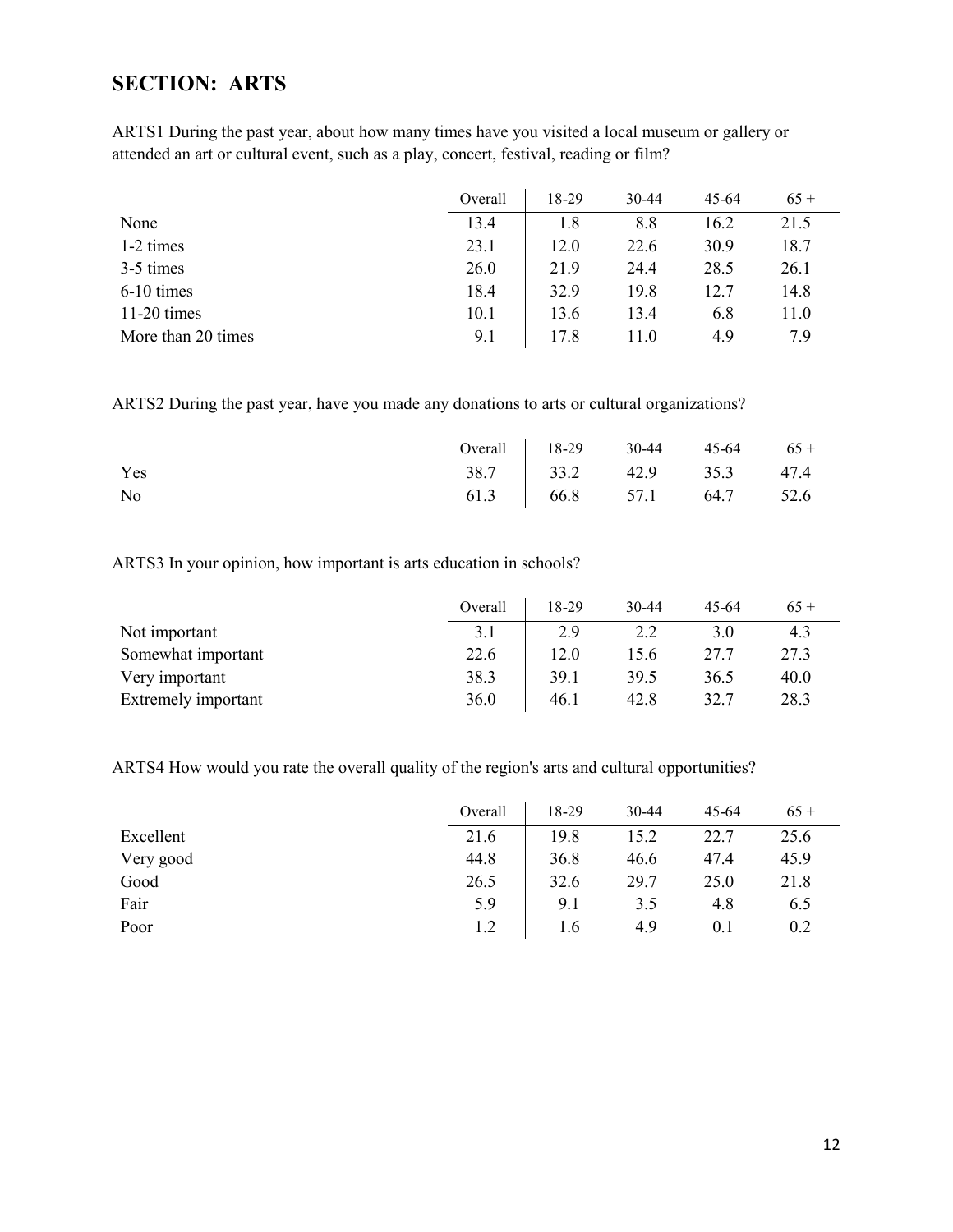## <span id="page-12-0"></span>**SECTION: TRANSPORTATION**

TRANS1 How much of a problem, if any, do you think there is with road and bridge quality in the region?

|                      | Overall | 18-29 | $30-44$ | 45-64 | $65+$ |
|----------------------|---------|-------|---------|-------|-------|
| A severe problem     | 56.9    | 43.6  | 53.4    | 60.4  | 64.6  |
| A moderate problem   | 36.9    | 42.8  | 37.1    | 36.8  | 31.3  |
| A minor problem      | 5.1     | 10.4  | 6.0     | 2.8   | 4.1   |
| Not a problem at all | 1.2     | 3.1   | 3.5     | 0.0   | 0.0   |

TRANS2 How much of a problem, if any, do you think there is with traffic congestion in the region?

|                      | Overall | 18-29 | 30-44 | 45-64 | $65+$ |
|----------------------|---------|-------|-------|-------|-------|
| A severe problem     | 34.9    | 30.3  | 30.9  | 40.9  | 30.5  |
| A moderate problem   | 54.4    | 53.5  | 55.7  | 50.5  | 61.9  |
| A minor problem      | 9.8     | 16.2  | 11.7  | 7.4   | 7.4   |
| Not a problem at all | 0.9     | 0.0   |       |       | 0.2   |

TRANS3 How much of a problem, if any, do you think there is with the availability of public transit in the region?

|                      | Overall | 18-29 | $30 - 44$ | 45-64 | $65+$ |
|----------------------|---------|-------|-----------|-------|-------|
| A severe problem     | 27.2    | 20.9  | 29.4      | 28.3  | 29.2  |
| A moderate problem   | 40.9    | 43.6  | 41.5      | 37.8  | 43.8  |
| A minor problem      | 22.9    | 26.6  | 19.9      | 24.1  | 19.4  |
| Not a problem at all | 9.0     | 8.9   | 9.2       | 9.7   |       |

TRANS4 How much of a problem, if any, do you think there is with the availability of nonstop flight destinations at Greater Pittsburgh International Airport?

|                      | Overall | 18-29 | 30-44 | 45-64 | $65+$ |
|----------------------|---------|-------|-------|-------|-------|
| A severe problem     | 16.7    | 11.7  | 13.5  | 16.7  | 23.3  |
| A moderate problem   | 36.1    | 25.3  | 32.4  | 38.9  | 43.0  |
| A minor problem      | 33.9    | 38.6  | 39.1  | 34.1  | 25.5  |
| Not a problem at all | 13.4    | 24.3  | 14.9  | 10.4  | 8.2   |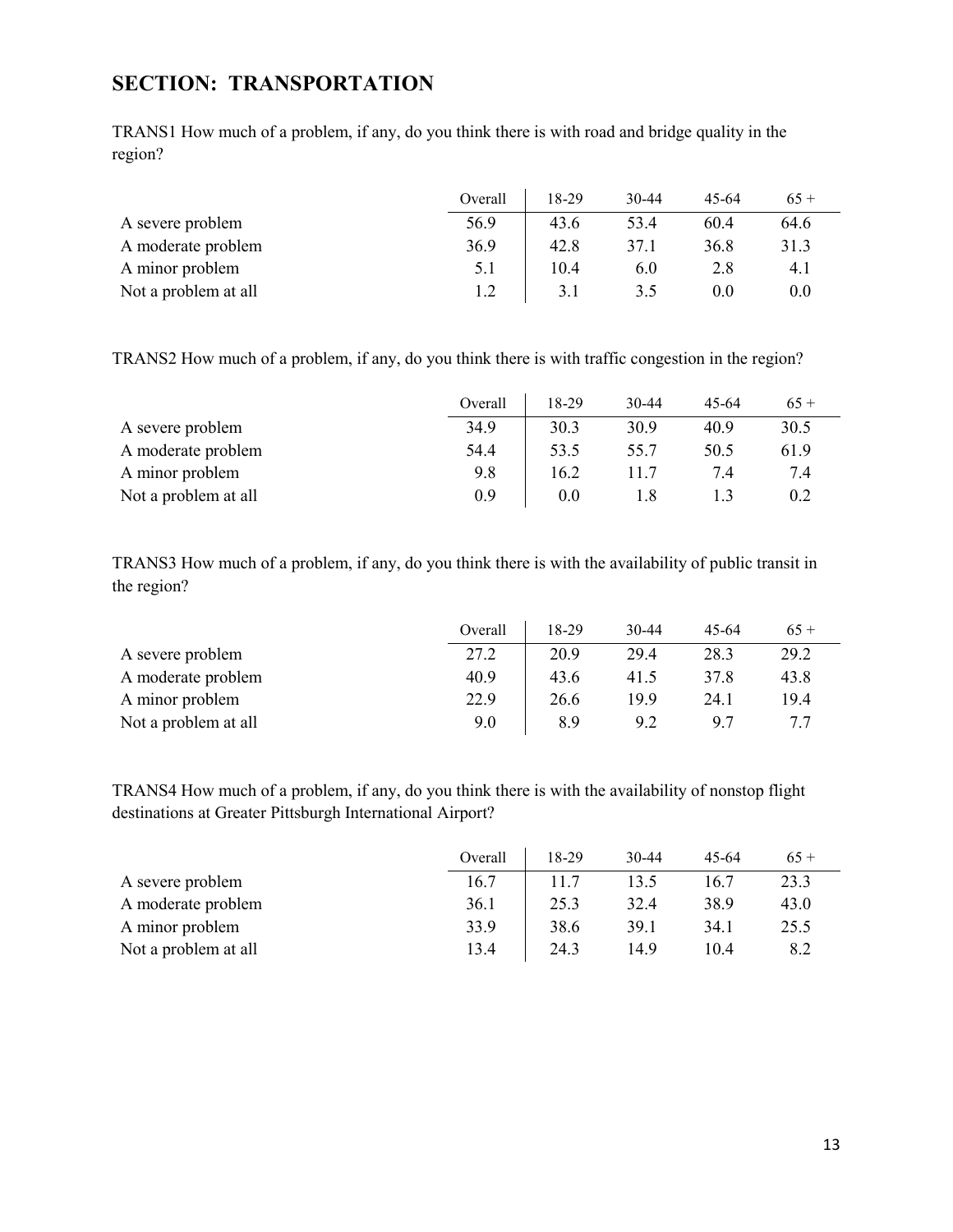|                      | Overall | 18-29 | $30-44$ | 45-64 | $65+$ |
|----------------------|---------|-------|---------|-------|-------|
| A severe problem     | 13.9    | 26.0  | 14.5    | 9.6   | 10.2  |
| A moderate problem   | 27.9    | 31.5  | 25.5    | 25.6  | 30.8  |
| A minor problem      | 34.0    | 29.9  | 36.5    | 34.2  | 35.8  |
| Not a problem at all | 24.2    | 12.5  | 23.4    | 30.6  | 23.2  |

TRANS5 How much of a problem, if any, do you think there is with the availability of safe and dedicated bicycling and pedestrian routes in the region?

#### TRANS6 How often do you use public transit?

|                                 | Overall | 18-29 | $30 - 44$ | $45 - 64$ | $65+$ |
|---------------------------------|---------|-------|-----------|-----------|-------|
| 5 days a week or more           | 20.8    | 45.2  | 30.1      | 14.4      | 4.1   |
| About once a week               | 10.7    | 23.2  | 9.6       | 5.8       | 9.4   |
| About once a month              | 6.3     | 3.4   | 7.8       | 5.9       | 8.6   |
| Less than once a month          | 20.9    | 12.3  | 23.8      | 20.7      | 27.1  |
| Never                           | 37.8    | 13.8  | 26.2      | 48.9      | 46.5  |
| Public transit is not available | 3.6     | 2.1   | 2.5       | 4.3       | 4.3   |

TRANS7 Would you support increased funding for the improvement of roads and bridges in the region?

|     | Overall $18-29$ 30-44 45-64 65 + |  |  |
|-----|----------------------------------|--|--|
| Yes | 86.2 92.7 88.3 84.8 81.6         |  |  |
| No  | 13.8 7.3 11.7 15.2 18.4          |  |  |

### [Asked if Yes to TRANS7]  $N = 1691$

TRANS8 Which one of the following options would you most strongly support to provide this funding for improvement of roads and bridges?

|                                     | Overall | 18-29 | $30 - 44$ | 45-64 | $65+$ |
|-------------------------------------|---------|-------|-----------|-------|-------|
| Increased gasoline taxes            | 16.3    | 20.8  | 21.3      | 12.8  | 14.7  |
| Increased vehicle registration fees | 24.0    | 28.7  | 20.1      | 20.7  | 28.4  |
| More toll roads                     | 9.0     | 11.0  | 7.2       | 8.1   | 10.3  |
| Divert from some other source       | 50.7    | 39.4  | 51.4      | 58.4  | 46.6  |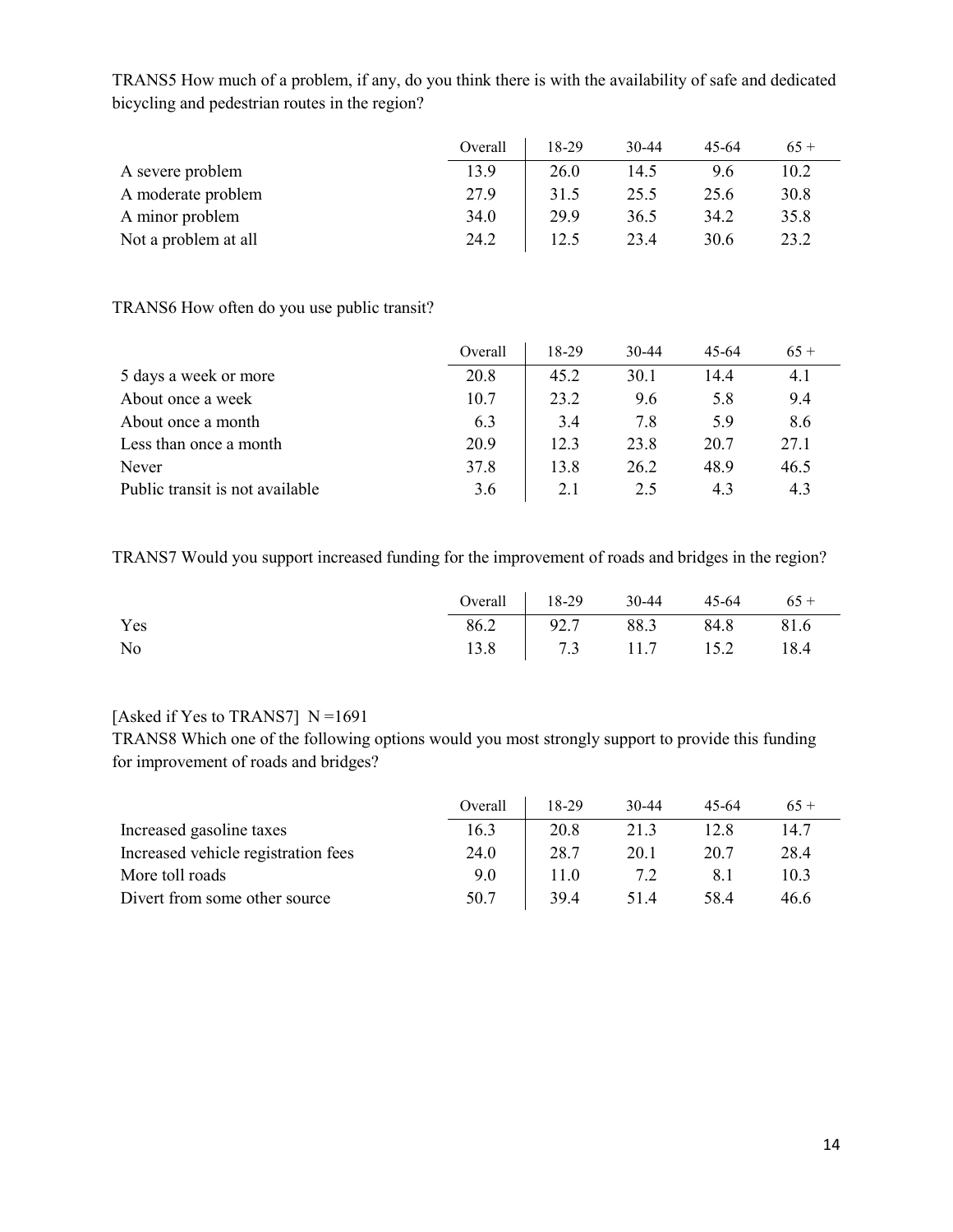## <span id="page-14-0"></span>**SECTION: EDUCATION**

EDUC1 In your view, how adequate or inadequate are the financial resources available for the public schools in your local community? Would you say the financial resources are...

|                       | Overall | 18-29 | $30 - 44$ | 45-64 | $65+$ |
|-----------------------|---------|-------|-----------|-------|-------|
| Completely adequate   | 17.8    | 6.2   | 13.1      | 21.9  | 23.7  |
| Generally adequate    | 42.1    | 44.5  | 36.7      | 42.8  | 42.3  |
| Generally inadequate  | 30.7    | 39.4  | 34.5      | 27.3  | 26.8  |
| Completely inadequate | 9.4     | 9.9   | 15.6      | 8.0   |       |

EDUC2 How would you rate the safety of the public schools in your local community?

|                 | Overall | 18-29 | 30-44 | 45-64 | $65+$ |
|-----------------|---------|-------|-------|-------|-------|
| Very safe       | 24.6    | 15.3  | 21.1  | 28.2  | 28.5  |
| Somewhat safe   | 55.6    | 64.3  | 58.4  | 53.4  | 49.9  |
| Somewhat unsafe | 15.5    | 16.4  | 14.0  | 14.0  | 18.5  |
| Very unsafe     | 4.4     | 4.0   | 6.5   | 4.4   | 3.2   |

EDUC3 Do you have any children aged 3-18?

|     | Overall $18-29$ 30-44 45-64 65 + |  |  |
|-----|----------------------------------|--|--|
| Yes | $17.8$   3.9 $40.4$ 24.6 2.2     |  |  |
| No  | 82.2   96.1 59.6 75.4 97.8       |  |  |

#### [Asked if Yes to EDUC3]  $N = 347$

EDUC4 Are they enrolled in any type of educational program?

|     | Overall 18-29 30-44 45-64 $65 +$ |  |  |
|-----|----------------------------------|--|--|
| Yes | 89.2   92.9 80.7 93.4 100.0      |  |  |
| No  | $10.8$   7.1 19.3 6.6 0.0        |  |  |

#### [Asked if Yes to EDUC3]  $N = 321$

EDUC5 Does your child/children attend … (you can select more than one)

|                | Overall | 18-29 | 30-44 | 45-64 | $65+$ |
|----------------|---------|-------|-------|-------|-------|
| Public school  | 81.9    | 46.2  | 74.2  | 87.4  | 100.0 |
| Private school | 14.6    | 53.8  | 16.9  | 11.5  | 0.0   |
| Home school    | 0.7     | 0.0   |       | 0.5   | 0.0   |
| Charter school | 9.9     | 0.0   | 20.5  | 4.4   | 30.0  |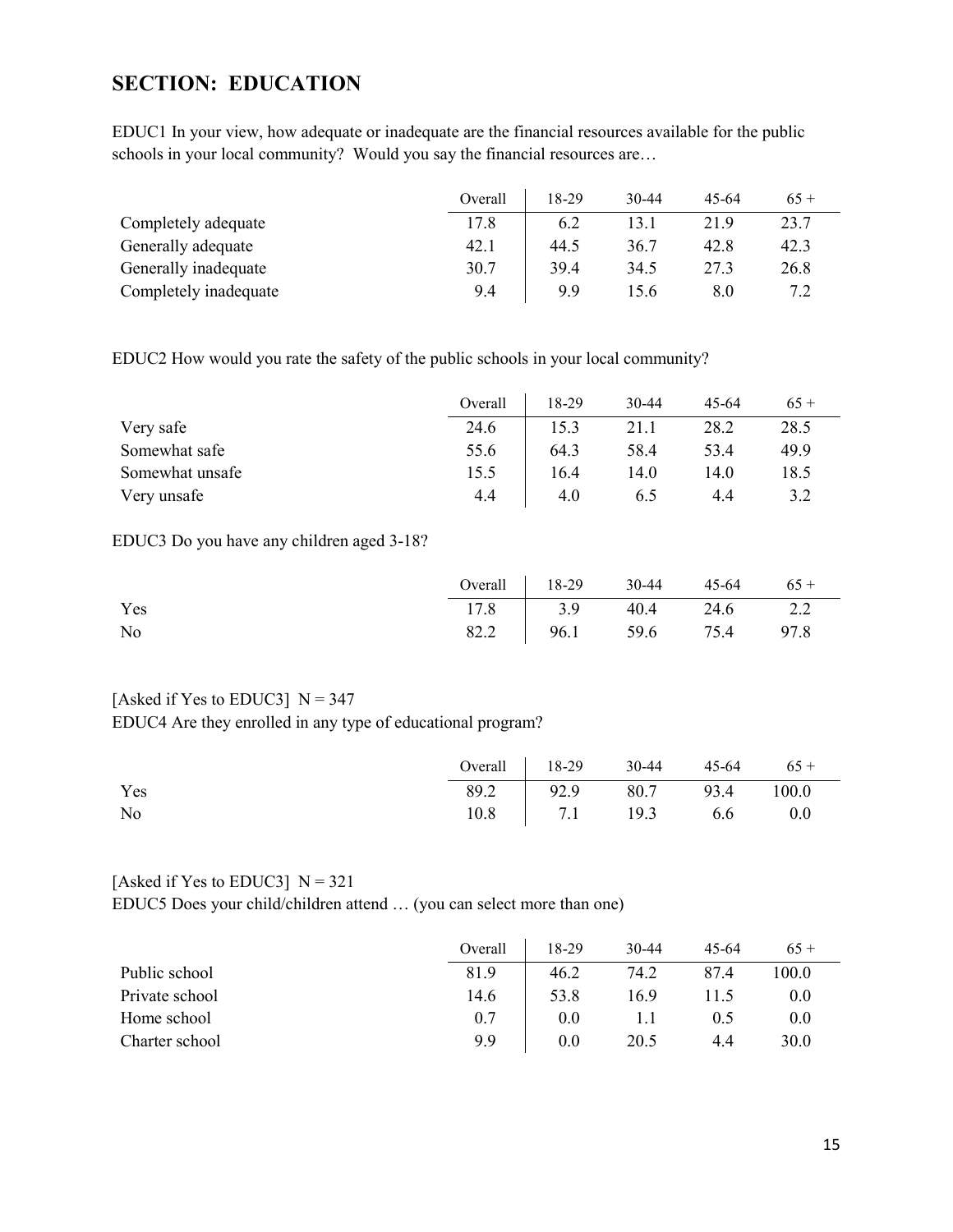## [Asked if Yes to EDUC3]  $N = 322$

EDUC6 Does your child attend a neighborhood school?

|     | Overall $18-29$ 30-44 45-64 65 + |  |  |
|-----|----------------------------------|--|--|
| Yes | 72.1 84.6 69.6 72.5 70.0         |  |  |
| No  | 27.9 15.4 30.4 27.5 30.0         |  |  |

#### [Asked if Yes to EDUC3]  $N = 316$

EDUC7 Which of the following are the most important factors in choosing a school for your child? (pick two - drag items to box)

|                   |         |       | Ranked in Top Two |           |       |         | <b>Ranked First</b> |           |           |       |
|-------------------|---------|-------|-------------------|-----------|-------|---------|---------------------|-----------|-----------|-------|
|                   | Overall | 18-29 | $30 - 44$         | $45 - 64$ | $65+$ | Overall | 18-29               | $30 - 44$ | $45 - 64$ | $65+$ |
| Proximity         | 26.3    | 38.5  | 28.9              | 23.8      | 30.0  | 14.0    | 0.0                 | 18.9      | 11.6      | 30.0  |
| Safety            | 48.2    | 46.2  | 47.8              | 48.8      | 44.4  | 23.2    | 7.7                 | 33.0      | 19.8      | 11.1  |
| Religion          | 3.2     | 0.0   | 1.1               | 4.7       | 0.0   | 1.4     | 0.0                 | 0.0       | 2.3       | 0.0   |
| Specialized       | 32.5    | 15.4  | 27.5              | 36.4      | 33.3  | 9.1     | 0.0                 | 5.5       | 12.2      | 0.0   |
| instruction       |         |       |                   |           |       |         |                     |           |           |       |
| Family tradition  | 1.0     | 0.0   | 0.0               | 1.7       | 0.0   | 0.7     | 0.0                 | 0.0       | 1.2       | 0.0   |
| Academic outcomes | 82.7    | 100.0 | 88.9              | 77.3      | 100.0 | 50.3    | 92.3                | 41.8      | 51.4      | 55.6  |
| Other             | 7.0     | 0.0   | 6.6               | 8.1       | 0.0   | 0.4     | 0.0                 | 0.0       | 0.6       | 0.0   |

#### [Asked if Yes to EDUC3]  $N = 322$

EDUC8 How would you rate the overall quality of education that your children are receiving?

|           | Overall | 18-29 | 30-44 | $45 - 64$ | $65+$ |
|-----------|---------|-------|-------|-----------|-------|
| Excellent | 34.2    | 38.5  | 33.7  | 34.4      | 30.0  |
| Very good | 30.2    | 0.0   | 31.5  | 31.1      | 40.0  |
| Good      | 23.8    | 61.5  | 19.6  | 23.0      | 30.0  |
| Fair      | 9.4     | 0.0   | 7.6   | 11.5      | 0.0   |
| Poor      | 2.3     | 0.0   | 7.6   | 0.0       | 0.0   |

### [Asked if Yes to EDUC3]  $N = 322$

EDUC9 In the past two years, have you been a member of the PTA or similar parent organization?

|     | Overall $18-29$ 30-44 45-64 65 + |  |  |
|-----|----------------------------------|--|--|
| Yes | 29.4 0.0 42.4 26.4 0.0           |  |  |
| No  | 70.6   100.0 57.6 73.6 100.0     |  |  |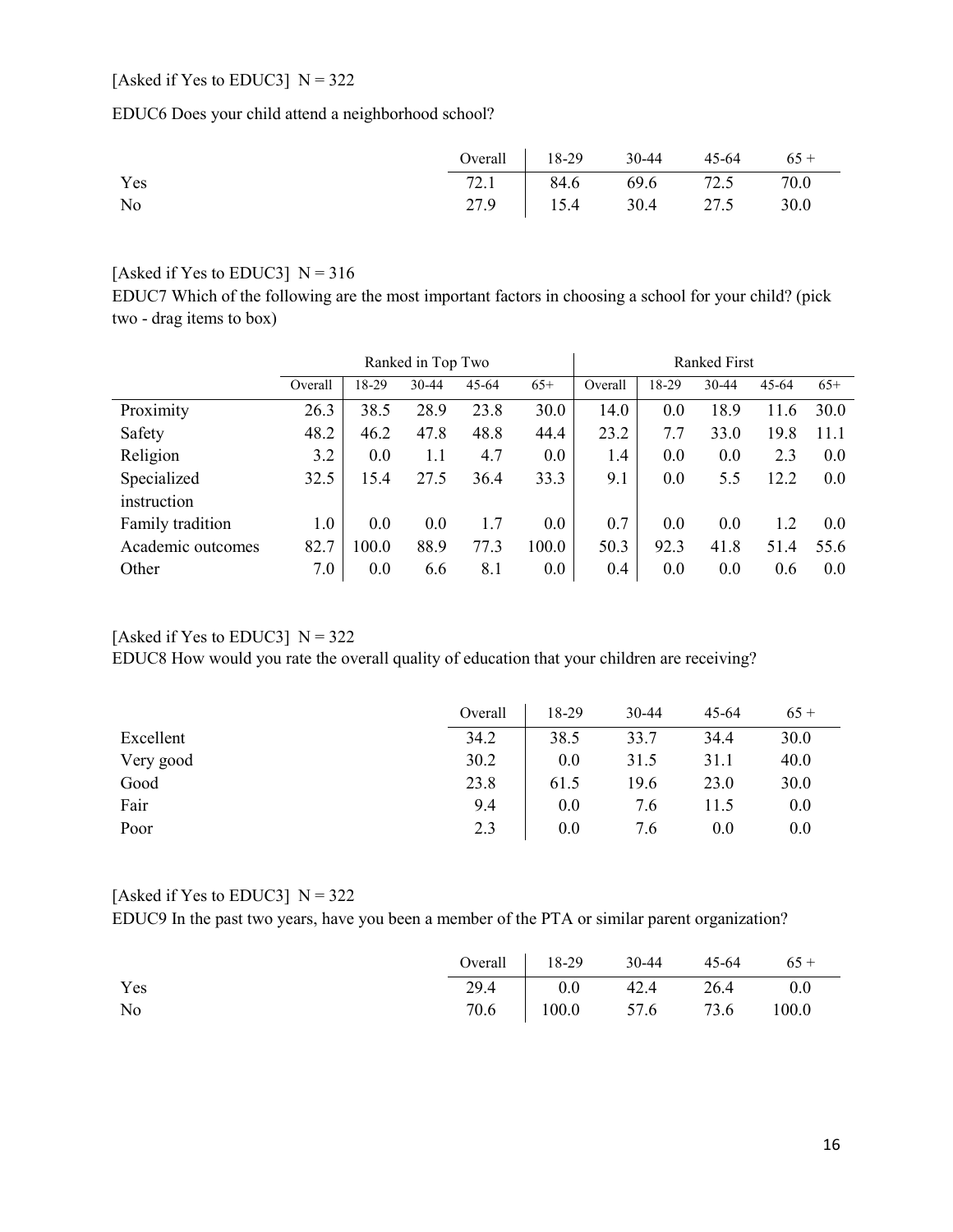EDUC10 In the past two years, have you attended a school board meeting?

|     | Overall   $18-29$ 30-44 45-64 65 + |  |  |
|-----|------------------------------------|--|--|
| Yes | $10.2$   3.4 12.1 15.3 5.5         |  |  |
| No  | 89.8 96.6 87.9 84.7 94.5           |  |  |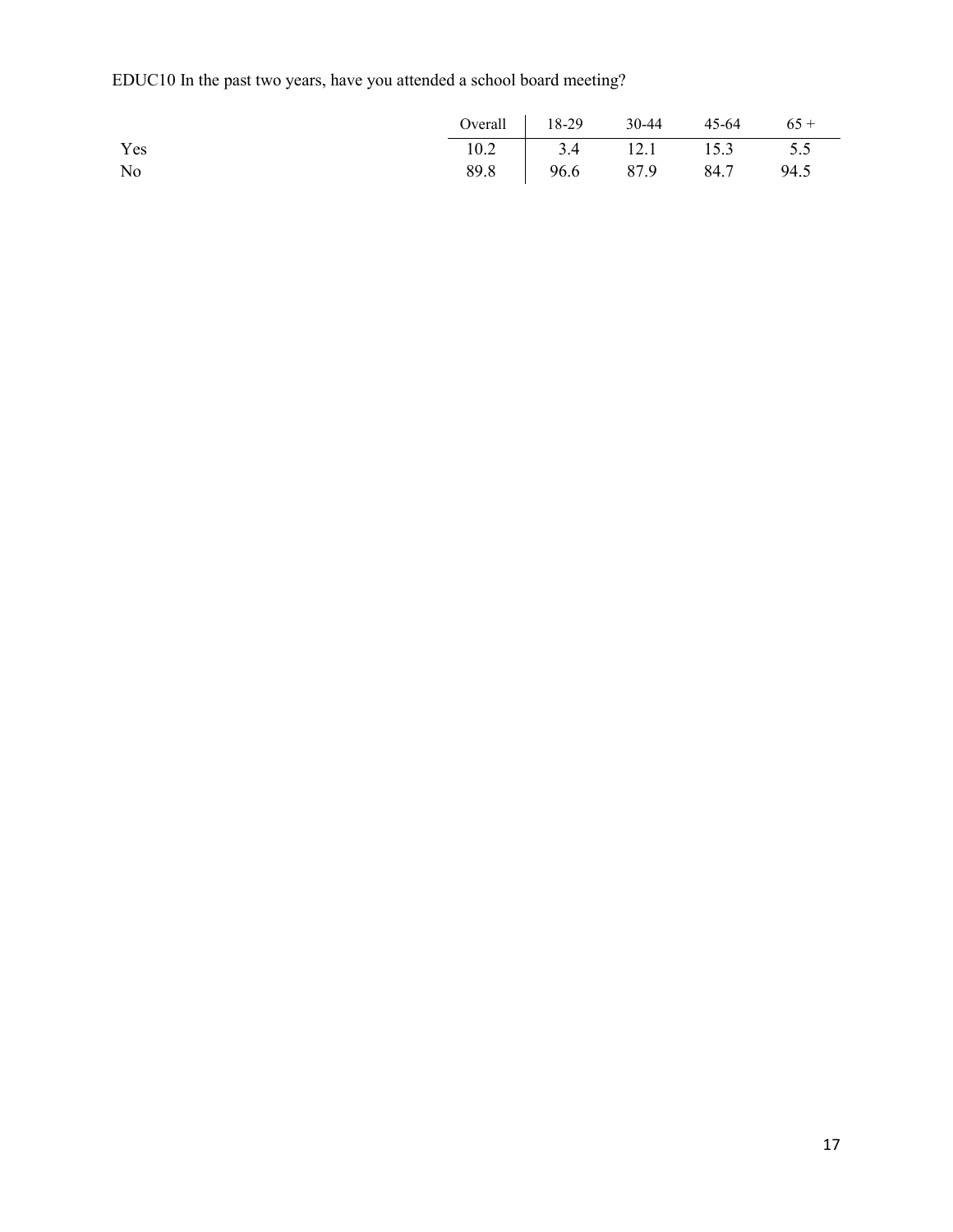## <span id="page-17-0"></span>**SECTION: PUBLIC SAFETY**

SAFE1 In general, how do you think your neighborhood compares with other neighborhoods in the area with regard to the amount of crime? Do you think it has more crime than other neighborhoods, about the same amount of crime, or less crime?

|                | Overall | 18-29 | 30-44 | $45 - 64$ | $65+$ |
|----------------|---------|-------|-------|-----------|-------|
| More crime     | 8.4     | 7.0   | 16.0  | 8.3       | 4.5   |
| About the same | 33.7    | 44.4  | 32.6  | 32.2      | 27.3  |
| Less crime     | 58.0    | 48.6  | 51.4  | 59.5      | 68.2  |

SAFE2 Comparing safety in your neighborhood now with safety a year ago, is there now…

|                                | Overall | 18-29 | $30-44$ | 45-64 |      |
|--------------------------------|---------|-------|---------|-------|------|
| More crime                     |         | 6.3   | 14.2    |       | 9.8  |
| About the same amount of crime | 76.5    | 78.1  | 79.4    | 72.6  | 80.3 |
| Less crime                     |         | 15.6  | 6.4     | 14.1  | 9.8  |

SAFE3 In terms of personal experience with crime, during the past year, have you been the victim of a property crime? That is, have you had money or property stolen, property vandalized, your home broken into, or a car stolen?

|     | Overall   $18-29$ 30-44 45-64 65 + |  |  |
|-----|------------------------------------|--|--|
| Yes | 12.9   13.3 13.8 15.3 7.2          |  |  |
| No  | 87.1 86.7 86.2 84.7 92.8           |  |  |

SAFE4 How about violent crime? During the past year, have you been the victim of a personal assault, a robbery involving the use of force or a weapon, or some other type of violent crime?

|                | Overall $18-29$ 30-44 45-64 65 + |  |  |
|----------------|----------------------------------|--|--|
| Yes            | 2.6 1.3 7.8 2.5 0.2              |  |  |
| N <sub>0</sub> | 97.4 98.7 92.2 97.5 99.8         |  |  |

SAFE5 How would you rate the police in your community in terms of giving protection to people in your neighborhood?

|           | Overall | 18-29 | 30-44 | 45-64 | $65+$ |
|-----------|---------|-------|-------|-------|-------|
| Excellent | 18.3    | 9.4   | 14.6  | 18.6  | 28.2  |
| Very good | 33.9    | 30.0  | 28.5  | 36.7  | 35.9  |
| Good      | 30.5    | 35.8  | 38.8  | 28.0  | 24.6  |
| Fair      | 12.5    | 18.5  | 11.0  | 11.3  | 10.3  |
| Poor      | 4.8     | 6.3   | 7.1   | 5.4   | 1.0   |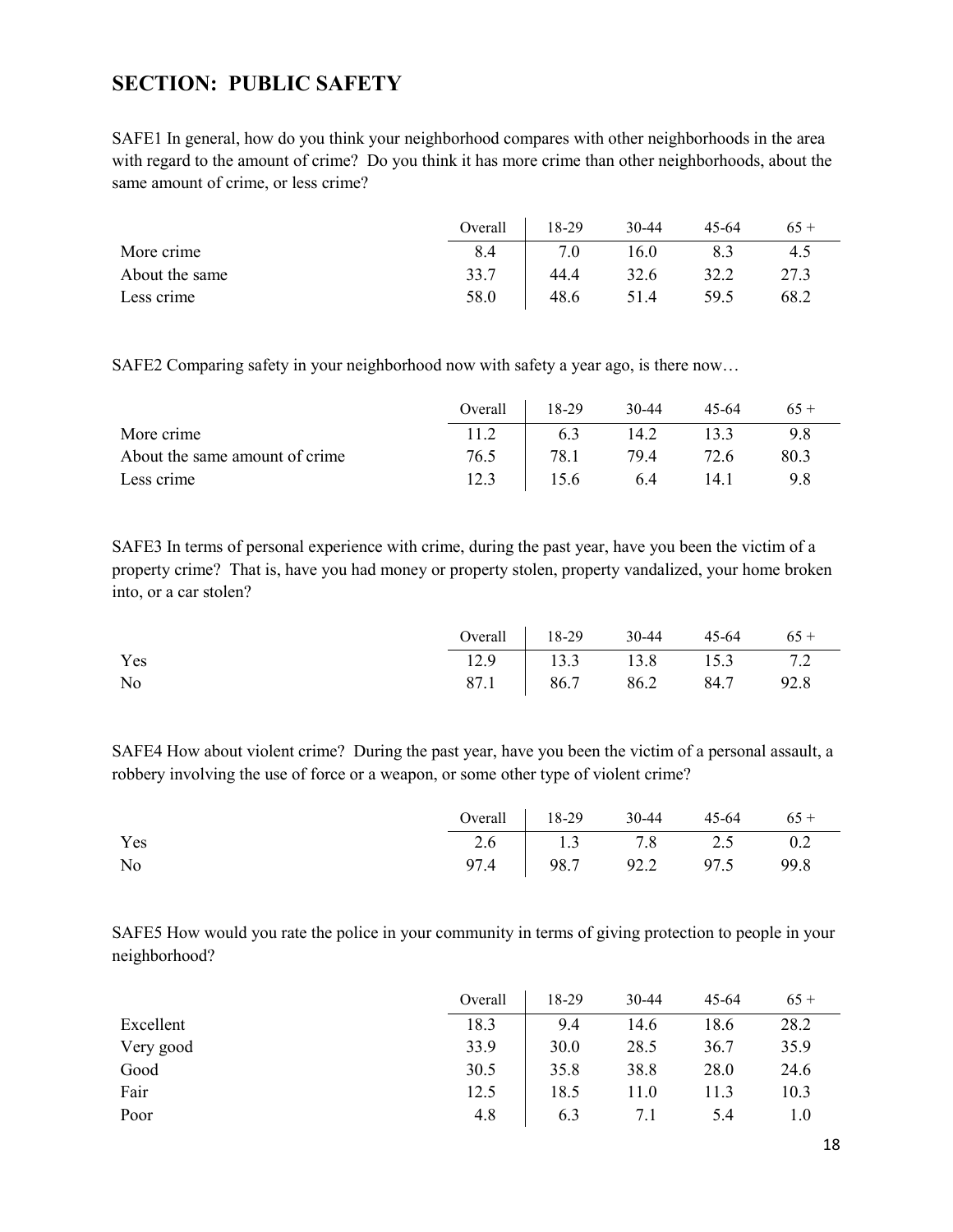# <span id="page-18-0"></span>**SECTION: HOUSING**

HOUSE1 Do you or your family own the place where you currently live, do you rent, or other?

|                             | Overall | 18-29 | 30-44 | 45-64 | $65+$ |
|-----------------------------|---------|-------|-------|-------|-------|
| Own                         | 64.1    | 17.8  | 50.4  | 80.4  | 84.7  |
| Rent                        | 29.8    | 66.6  | 46.1  | 15.8  | 12.0  |
| Live with someone who owns  | 4.5     | 11.5  | 3.2   | 2.6   | 2.4   |
| Live with someone who rents | 0.9     | 3.7   | 0.4   | 0.3   | 0.0   |
| Other                       | 0.7     | 0.5   | 0.0   | 0.9   |       |

## [Asked if Own or Rent in HOUSE1]  $N = 1807$

HOUSE2 Do you spend 30 percent or more of your income for housing?

|                  | Overall 18-29 |                    | 30-44     | $45 - 64$ | $65+$ |
|------------------|---------------|--------------------|-----------|-----------|-------|
| Yes              | 43.2          | $\frac{56.7}{2}$   | 48.9      | 43.3      | 28.5  |
| No               |               | 51.7 26.3          | 48.9 54.9 |           | 68.1  |
| Don't contribute |               | 5.1   17.0 2.2 1.8 |           |           | 3.5   |

HOUSE3 How would you rate the overall physical or structural condition of the house or apartment in which you live?

|           | Overall | 18-29 | 30-44 | $45-64$ | $65+$ |
|-----------|---------|-------|-------|---------|-------|
| Excellent | 20.3    | 16.1  | 16.3  | 19.4    | 28.7  |
| Very good | 36.9    | 23.4  | 31.2  | 43.3    | 40.9  |
| Good      | 28.1    | 37.5  | 31.9  | 24.1    | 24.6  |
| Fair      | 12.2    | 19.8  | 20.2  | 9.8     | 4.5   |
| Poor      | 2.4     | 3.1   | 0.4   | 3.4     |       |

HOUSE4 What about the condition of the other houses or buildings in your neighborhood? Would you say that, in general, the physical condition of surrounding houses and buildings is...

|           | Overall | 18-29 | 30-44 | 45-64 | $65+$ |
|-----------|---------|-------|-------|-------|-------|
| Excellent | 13.2    | 13.6  | 8.9   | 10.4  | 21.1  |
| Very good | 38.2    | 26.6  | 33.5  | 43.2  | 42.3  |
| Good      | 33.7    | 35.0  | 42.0  | 32.0  | 29.9  |
| Fair      | 11.3    | 19.1  | 15.3  | 10.1  | 4.1   |
| Poor      | 3.6     | 5.7   | 0.4   | 4.3   | 2.6   |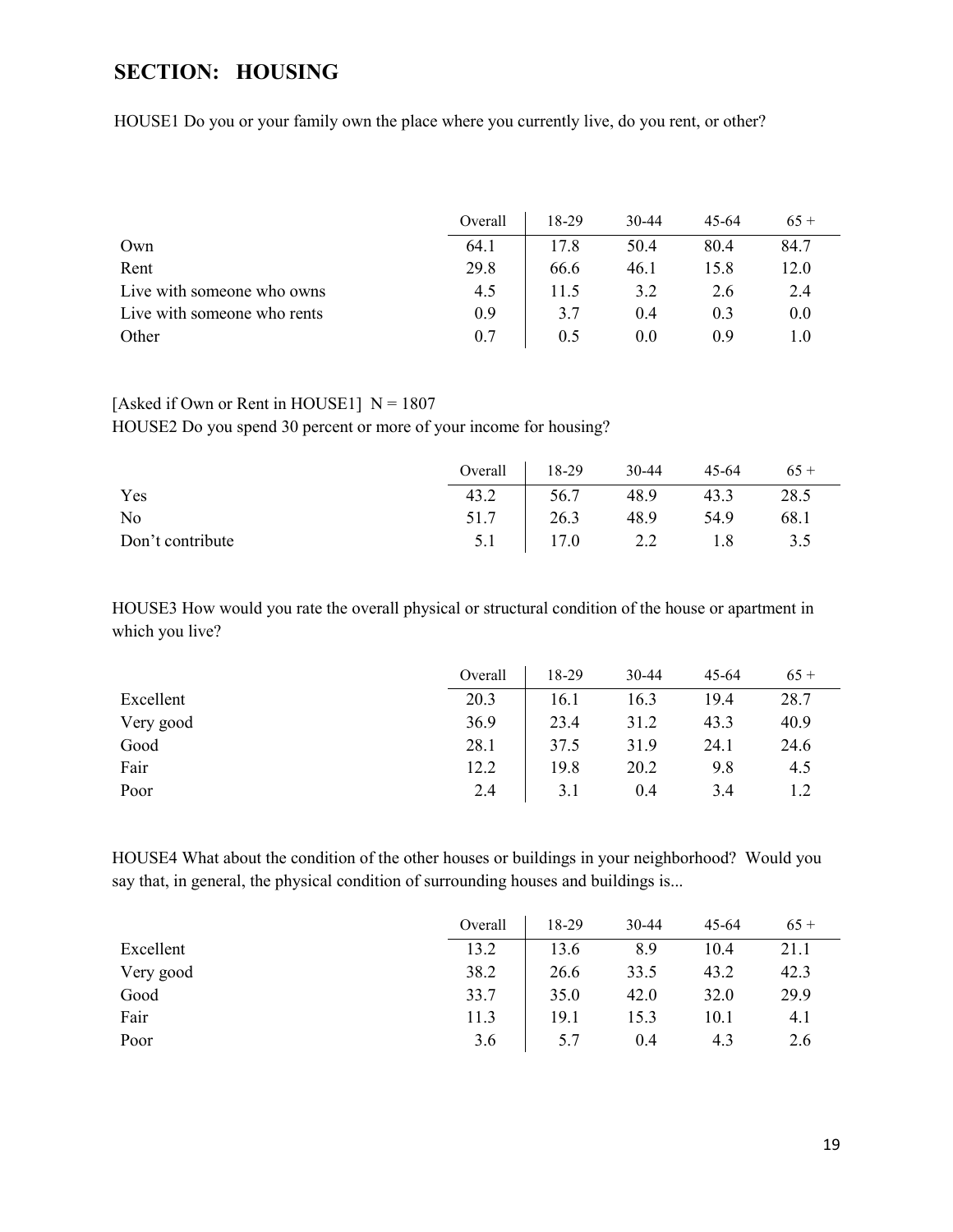## <span id="page-19-0"></span>**SECTION: ECONOMY**

ECON1 How often does your household have difficulty paying for basic necessities, such as monthly rent or mortgage, food, and utilities?

|           | Overall | 18-29 | $30-44$ | $45 - 64$ | $65+$ |
|-----------|---------|-------|---------|-----------|-------|
| Never     | 48.2    | 36.7  | 47.9    | 46.0      | 63.3  |
| Rarely    | 26.0    | 31.8  | 25.2    | 25.6      | 22.1  |
| Sometimes | 18.3    | 21.1  | 20.2    | 19.0      | 12.9  |
| Often     | 4.8     | 6.8   | 4.3     | 6.0       |       |
| Always    | 2.7     | 3.6   | 2.5     | 3.4       | 0.5   |

ECON2 In the past 3 years, has your household's financial situation...

|                             | Overall | 18-29 | $30 - 44$ | 45-64 | $65+$ |
|-----------------------------|---------|-------|-----------|-------|-------|
| Gotten significantly better | 11.0    | 13.1  | 19.1      | 10.3  | 4.8   |
| Gotten somewhat better      | 26.8    | 28.5  | 37.5      | 27.2  | 17.2  |
| Stayed about the same       | 42.5    | 43.3  | 30.0      | 39.4  | 56.0  |
| Gotten somewhat worse       | 15.6    | 11.7  | 6.7       | 18.5  | 19.9  |
| Gotten significantly worse  | 4.2     | 3.4   | 6.7       | 4.7   | 2.2   |

ECON3 Thinking about the national economy, would you say that over the next year the nation's economy will...

|                     | Overall | 18-29 | 30-44 | 45-64 | $65+$ |
|---------------------|---------|-------|-------|-------|-------|
| Get much better     | 7.7     | 3.1   | 5.3   | 9.4   | 10.0  |
| Get somewhat better | 25.1    | 12.0  | 20.6  | 29.6  | 31.7  |
| Stay about the same | 33.3    | 43.1  | 38.8  | 27.7  | 31.5  |
| Get somewhat worse  | 27.5    | 36.8  | 27.4  | 25.5  | 22.9  |
| Get much worse      | 6.3     | 5.0   | 7.8   | 7.8   | 3.8   |

ECON4 Thinking about the local or regional economy, would you say that over the next year the region's economy will...

|                     | Overall | 18-29 | 30-44 | 45-64 | $65+$ |
|---------------------|---------|-------|-------|-------|-------|
| Get much better     | 4.7     | 4.7   | 2.1   | 4.6   | 6.7   |
| Get somewhat better | 35.1    | 31.1  | 35.7  | 35.1  | 38.2  |
| Stay about the same | 44.1    | 44.9  | 48.2  | 43.4  | 41.8  |
| Get somewhat worse  | 13.4    | 19.1  | 7.1   | 13.4  | 12.4  |
| Get much worse      | 2.7     | 0.3   | 6.8   | 3.4   | 1.0   |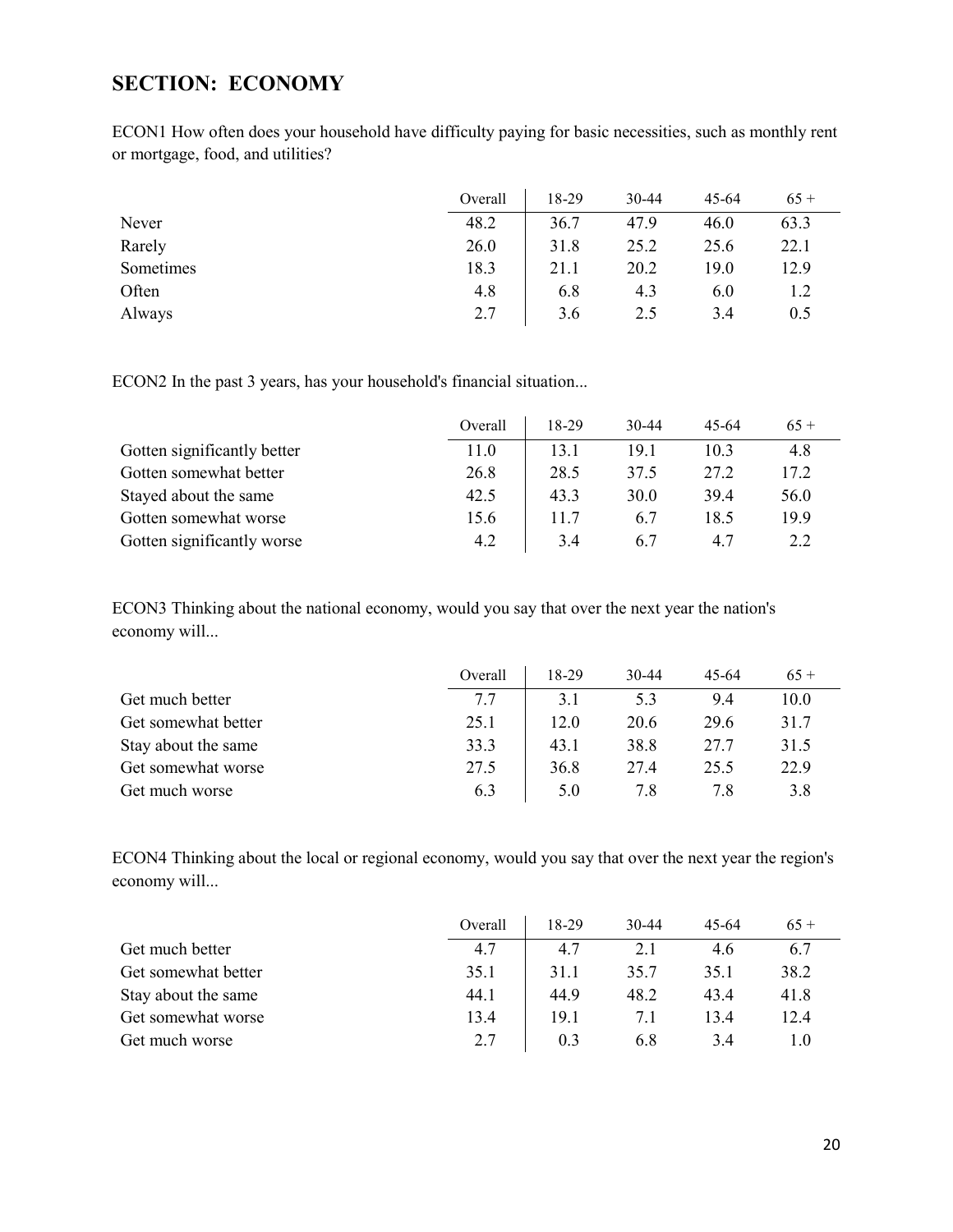|                     | Overall | 18-29 | 30-44 | 45-64 | $65+$ |
|---------------------|---------|-------|-------|-------|-------|
| Get much better     | 8.7     | 18.0  | 11.7  | 6.7   | 2.2   |
| Get somewhat better | 27.7    | 30.0  | 34.8  | 32.0  | 12.7  |
| Stay about the same | 49.3    | 37.9  | 40.8  | 48.5  | 67.2  |
| Get somewhat worse  | 11.5    | 11.7  | 9.2   | 9.3   | 17.0  |
| Get much worse      | 2.7     | 2.3   | 3.5   | 3.5   | 1.0   |

ECON5 Thinking about your own economic situation, would you say that over the next year your economic situation will...

ECON6 Are you currently employed either full or part time?

|                | Overall | 18-29 | 30-44 | 45-64 | $65+$ |
|----------------|---------|-------|-------|-------|-------|
| Yes            | 60.1    | 80.7  | 79.4  | 66.7  | 15.6  |
| N <sub>o</sub> | 6.7     | 14.1  | 7.2   | 4.3   | 4.1   |
| Retired        | 22.7    | 0.0   | 0.0   | 12.3  | 78.7  |
| Disabled       | 8.1     | 1.3   | 10.5  | 13.9  | 1.7   |
| Unable to work | 1.4     | 2.6   | 1.4   | 1.5   | 0.0   |
| Refused        | 1.0     | 1.3   | 1.4   | 1.3   | 0.0   |

#### [Asked if Yes to ECON6]  $N = 1015$

ECON7 How many hours per week do you USUALLY work at your main job?

|                             | Overall | $18-29$ | $30-44$ | 45-64 | $65+$ |
|-----------------------------|---------|---------|---------|-------|-------|
| 35 hours or more per week   | 81.7    | 79.3    | 86.2    | 83.8  | 60.0  |
| Less than 35 hours per week | 18.3    | 20.7    | 13.8    | 16.2  | 40.0  |

[Asked if Less than 35 hours per week to ECON7]  $N = 246$ ECON8 What is your main reason for working part-time?

|                                           | Overall | 18-29 | $30-44$ | $45-64$ | $65+$ |
|-------------------------------------------|---------|-------|---------|---------|-------|
| Slack work/business conditions            | 1.4     | 0.0   | 3.1     | 2.3     | 0.0   |
| Could only find part-time work            | 2.9     | 3.1   | 3.1     | 2.3     | 4.0   |
| Seasonal work                             | 6.3     | 17.2  | 0.0     | 2.3     | 0.0   |
| Child care problems                       | 3.4     | 0.0   | 18.8    | 1.2     | 0.0   |
| Other family/personal obligations         | 4.8     | 0.0   | 3.1     | 9.3     | 4.0   |
| Health/medical limitations                | 4.8     | 0.0   | 12.5    | 5.8     | 4.0   |
| School/training                           | 30.9    | 79.7  | 40.6    | 0.0     | 0.0   |
| Retired/Social Security limit on earnings | 12.6    | 0.0   | 0.0     | 18.6    | 40.0  |
| Full-time workweek is less than 35 hours  | 7.7     | 0.0   | 9.4     | 14.0    | 4.0   |
| Other – Please specify                    | 25.1    | 0.0   | 9.4     | 44.2    | 44.0  |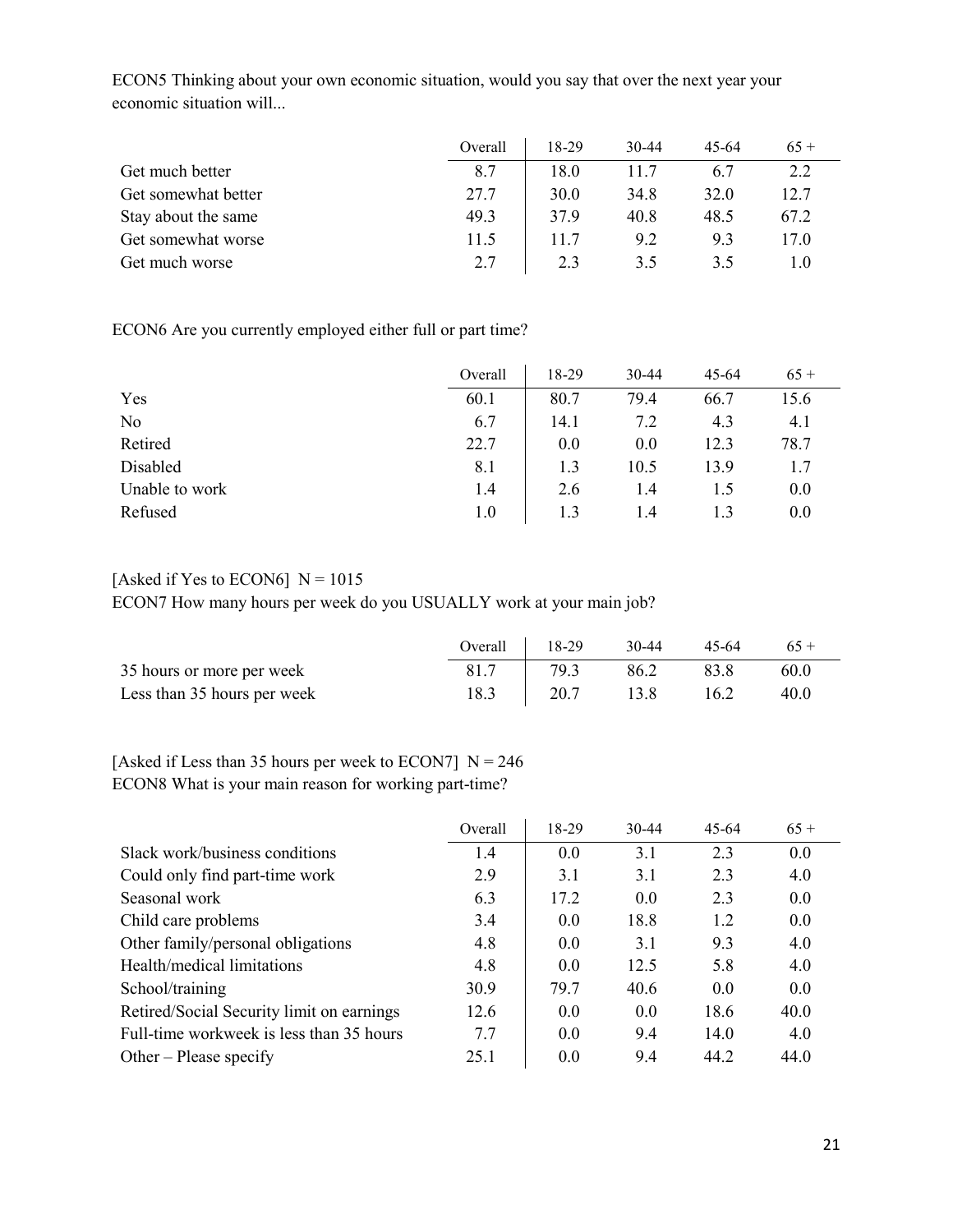### [Asked if Yes to ECON6]  $N = 1014$ ECON9 At your primary job are you

|                                   | Overall | 18-29 | $30 - 44$ | 45-64 | $65+$ |
|-----------------------------------|---------|-------|-----------|-------|-------|
| Employed in the Private Sector    | 38.8    | 39.8  | 29.0      | 41.1  | 49.2  |
| Employed in the Public Sector     | 32.2    | 31.4  | 38.4      | 31.5  | 21.5  |
| Employed in the Non-profit Sector | 22.9    | 25.6  | 31.7      | 18.5  | 15.4  |
| Self-employed                     | 6.1     | 3.2   | 0.9       | 9.0   | 13.8  |

### [Asked if Yes to ECON6]  $N = 1014$ ECON10 Are you a member of a union?

|     | Overall $\begin{array}{ l} \hline 18-29 \\ 30-44 \\ 45-64 \\ 65 +$ |  |  |
|-----|--------------------------------------------------------------------|--|--|
| Yes | 15.5 2.9 18.2 20.3 26.2                                            |  |  |
| No  | 84.5 97.1 81.8 79.7 73.8                                           |  |  |

## [Asked if Yes to ECON6]  $N = 1014$ ECON11 How do you usually get to work?

|                            | Overall | 18-29 | $30 - 44$ | $45-64$ | $65+$ |
|----------------------------|---------|-------|-----------|---------|-------|
| Private car, truck, or van | 66.1    | 45.0  | 62.2      | 78.2    | 81.5  |
| Public transit             | 20.6    | 38.2  | 24.4      | 10.5    | 6.2   |
| Motorcycle                 | 0.1     | 0.0   | 0.0       | 0.0     | 1.5   |
| Bicycle or walking         | 4.8     | 12.0  | 4.9       | 0.9     | 1.5   |
| Worked at home             | 5.1     | 3.9   | 5.8       | 5.3     | 7.7   |
| Other - Please specify     | 3.3     | 1.0   | 2.7       | 5.1     | 1.5   |

### [Asked if Yes to ECON6]  $N = 1014$

ECON12 How easy would it be for you to find a job with another employer in the area that offers the same income and fringe benefits you have now?

|                 | Overall | 18-29 | 30-44 | 45-64 | $65+$ |
|-----------------|---------|-------|-------|-------|-------|
| Very easy       | 7.3     | 8.7   | 8.4   | 6.4   | 4.5   |
| Fairly easy     | 32.5    | 41.1  | 38.2  | 26.2  | 22.7  |
| Not too easy    | 41.2    | 37.9  | 40.4  | 42.3  | 50.0  |
| Not easy at all | 19.0    | 12.3  | 12.9  | 25.1  | 22.7  |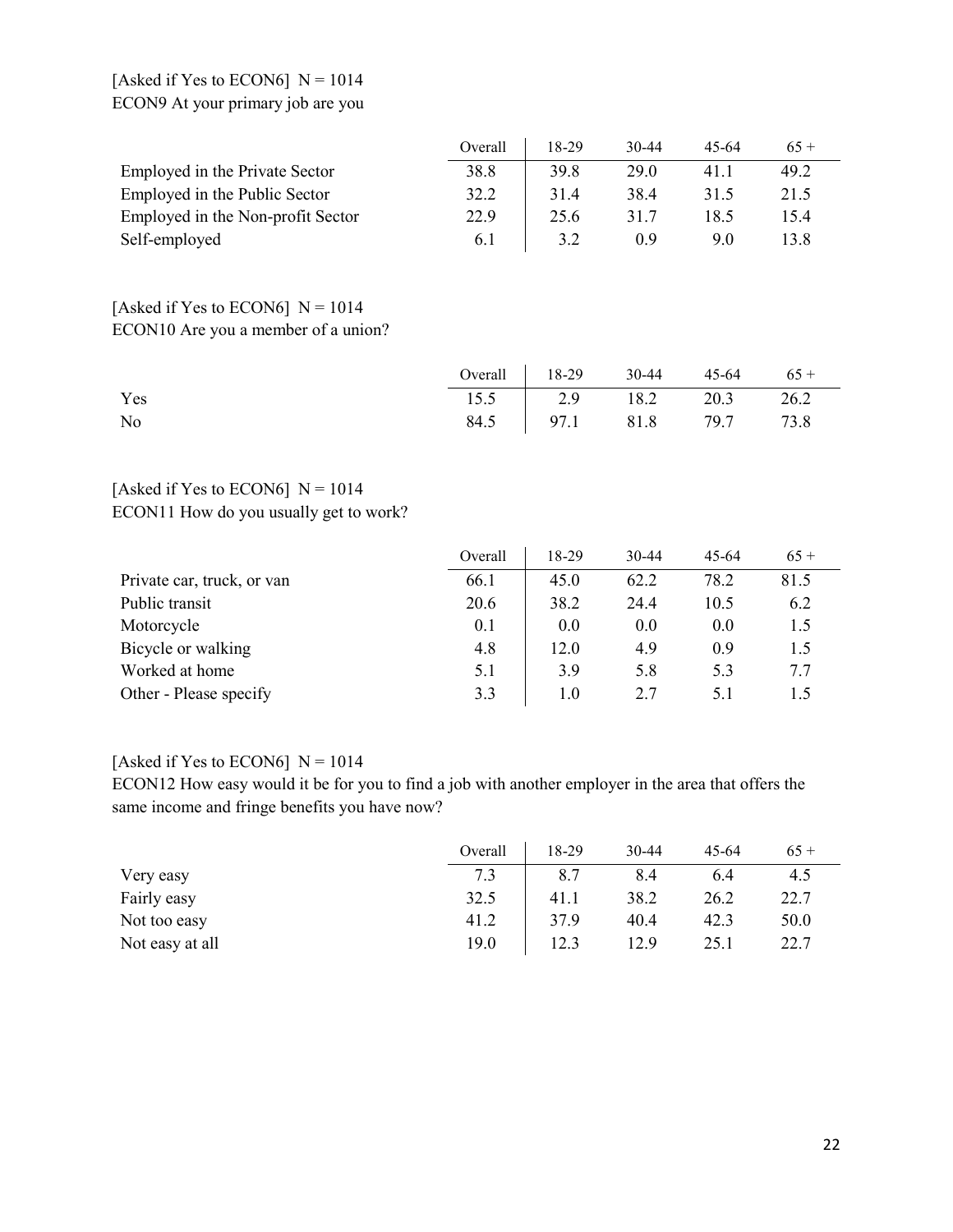### [Asked if No to ECON6]]  $N = 114$ ECON13 Are you looking for full time work at this time?

|     | Overall   $18-29$ 30-44 45-64 65 + |  |  |
|-----|------------------------------------|--|--|
| Yes | 31.2 20.4 60.0 44.1 5.9            |  |  |
| No  | 68.8 79.6 40.0 55.9 94.1           |  |  |

### [Asked if No to ECON13]  $N = 80$

ECON14 Reason you are not looking for a job: Check all that apply

|                                           | Overall | 18-29 | $30-44$ | $45 - 64$ | $65+$ |
|-------------------------------------------|---------|-------|---------|-----------|-------|
| Child care problems                       | 0.0     | 0.0   | 0.0     | 0.0       | 0.0   |
| Other family/personal obligations         | 2.4     | 0.0   | 0.0     | 11.1      | 0.0   |
| Health/medical limitations                | 15.3    | 11.6  | 0.0     | 38.9      | 6.3   |
| School/training                           | 44.7    | 86.0  | 12.5    | 0.0       | 0.0   |
| Retired/Social Security limit on earnings | 15.3    | 0.0   | 0.0     | 27.8      | 50.0  |
| Full-time workweek is less than 35 hours  | 0.0     | 0.0   | 0.0     | 0.0       | 0.0   |
| Other – Please specify                    | 22.4    | 2.3   | 87.5    | 22.2      | 43.8  |

ECON15 Are you currently a full- or part-time student at a community college, a 4-year college/university, or a technical/ trade/professional school?

|                                                     | Overall | 18-29 | 30-44 | 45-64 | $65+$ |
|-----------------------------------------------------|---------|-------|-------|-------|-------|
| No, not a student                                   | 85.6    | 49.9  | 83.3  | 96.2  | 99.5  |
| Student at Community college                        | 1.8     | 4.7   | 4.3   | 0.3   | 0.2   |
| Student at a 4-year college/university              | 10.4    | 39.9  | 10.3  |       | 0.2   |
| Student at a technical/trade/professional<br>school | 2.3     | 5.5   | 2.1   | 2.0   | 0.0   |

### [Asked if a student in ECON15]  $N = 131$ ECON16 Are you enrolled full-time or part time?

|           | Overall $18-29$ 30-44 45-64 65 + |  |  |
|-----------|----------------------------------|--|--|
| Full Time | 73.4   84.5 63.8 20.7 0.0        |  |  |
| Part Time | 26.6 15.5 36.2 79.3 100.0        |  |  |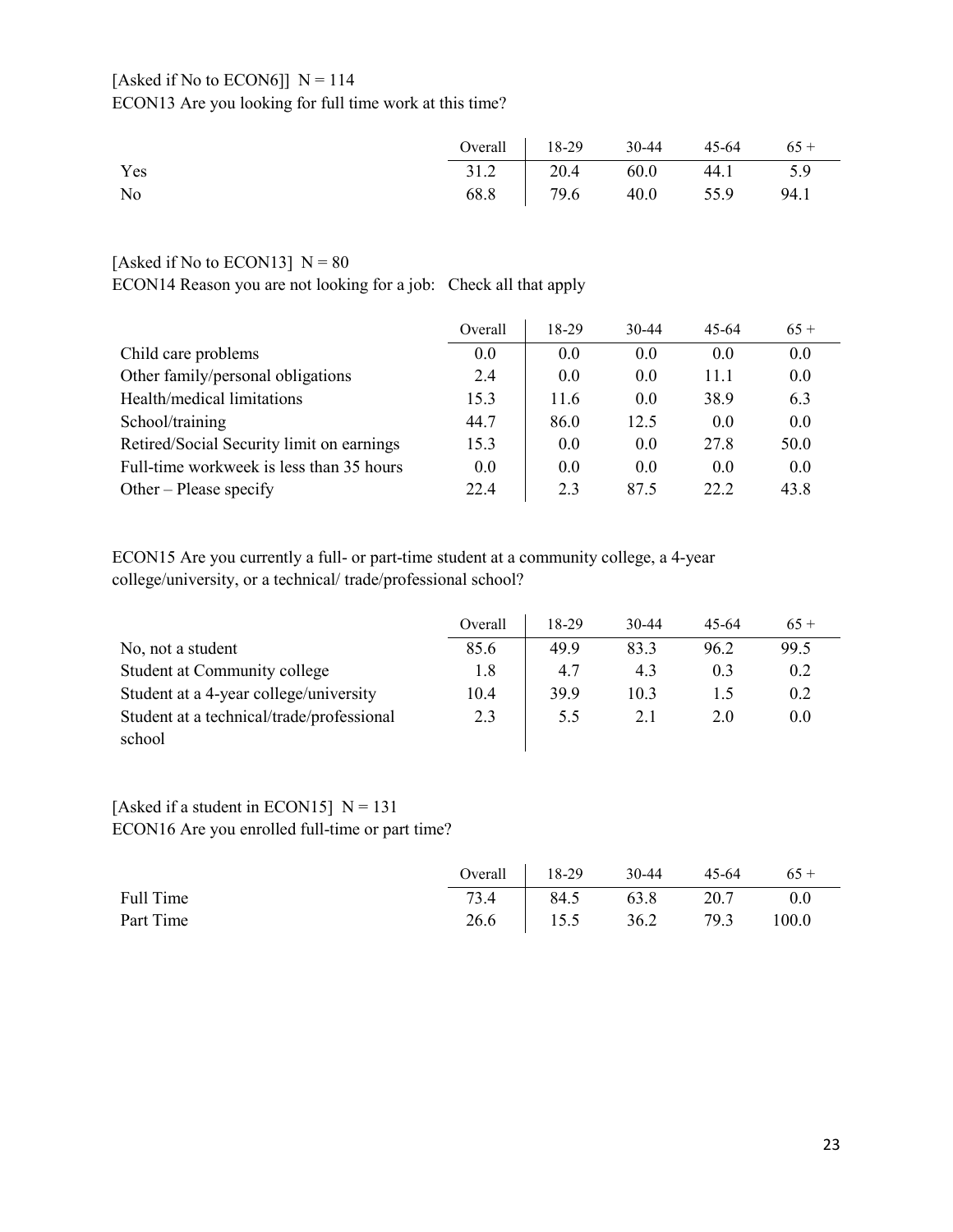# <span id="page-23-0"></span>**SECTION: HEALTH**

HLTH1 Overall, how would you rate your health?

|           | Overall | 18-29 | 30-44 | $45 - 64$ | $65+$ |
|-----------|---------|-------|-------|-----------|-------|
| Excellent | 14.3    | 27.1  | 17.4  | 9.5       | 9.4   |
| Very good | 32.1    | 36.5  | 28.7  | 30.0      | 34.3  |
| Good      | 37.2    | 24.2  | 40.8  | 41.7      | 38.4  |
| Fair      | 14.0    | 12.2  | 10.6  | 14.9      | 16.3  |
| Poor      | 2.4     | 0.0   | 2.5   | 3.9       |       |

HLTH2 During the past month, how would describe your stress level? Would you say you have had...

|                 | Overall | 18-29 | 30-44 | 45-64 | $65+$ |
|-----------------|---------|-------|-------|-------|-------|
| No stress       | 9.0     | 2.1   | 3.9   | 9.4   | 17.9  |
| Mild stress     | 45.2    | 39.7  | 44.7  | 43.1  | 54.5  |
| Moderate stress | 35.1    | 43.1  | 39.0  | 36.2  | 23.2  |
| Severe stress   | 10.7    | 15.1  | 12.4  | 11.3  | 4.3   |

HLTH3 Was there a time during the last 12 months when you needed to see a doctor but could not because of the cost?

|     | Overall $18-29$ 30-44 45-64 65 + |  |  |
|-----|----------------------------------|--|--|
| Yes | 14.3 23.2 23.1 12.7 3.4          |  |  |
| No  | 85.7   76.8 76.9 87.3 96.6       |  |  |

HLTH4 Do you now smoke cigarettes every day, some days, or not at all?

|            | Overall | 18-29 | 30-44 | $45 - 64$ | $65+$ |
|------------|---------|-------|-------|-----------|-------|
| Every day  | 7.8     | 2.1   | 9.9   | 12.3      |       |
| Some days  | 4.9     | 5.7   | 6.4   | 6.0       |       |
| Not at all | 87.3    | 92.2  | 83.7  | 81.7      | 95.9  |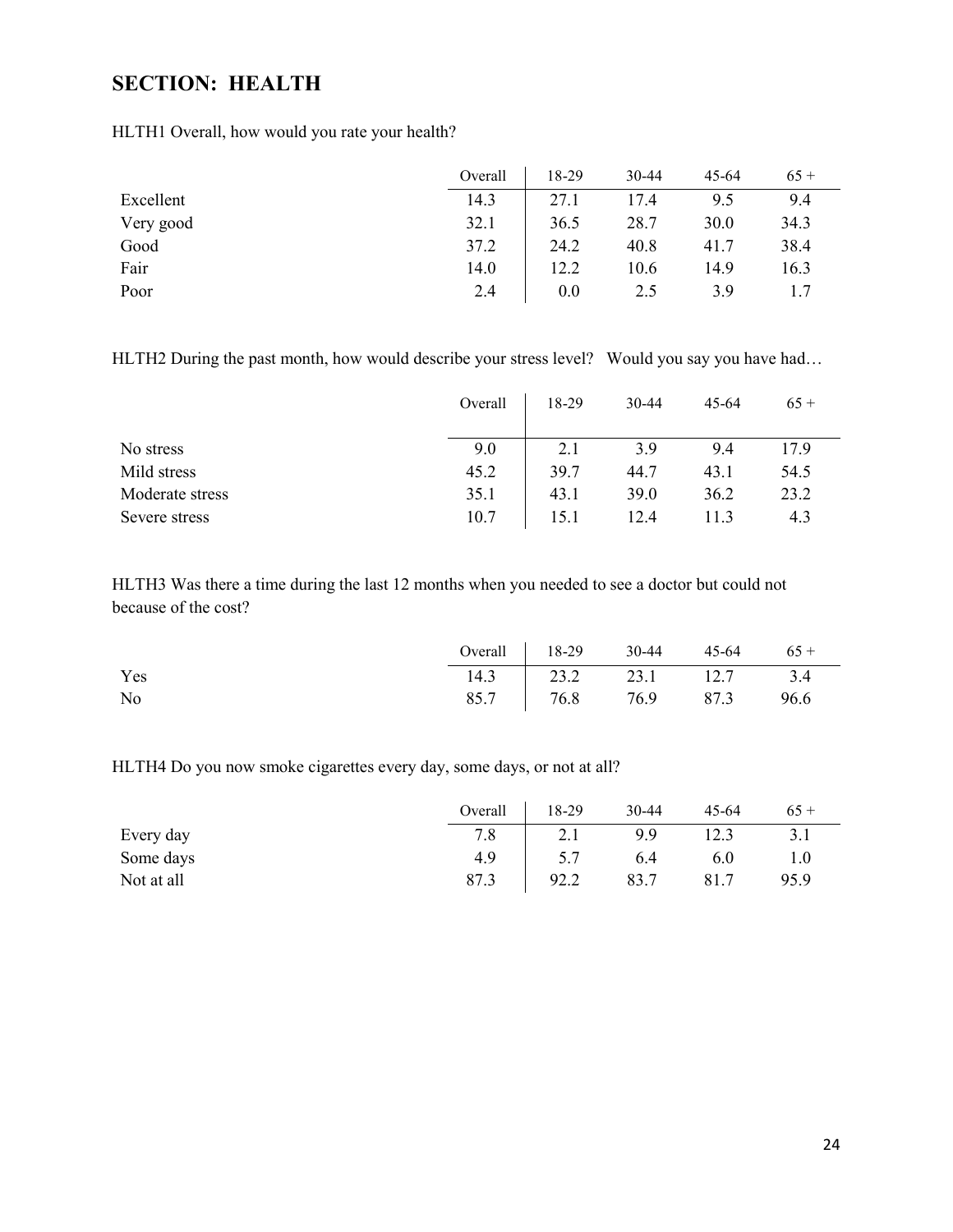# <span id="page-24-0"></span>**SECTION: RELIGION**

RELIG1 What is your current religious preference?

|                        | Overall | 18-29 | 30-44 | 45-64 | $65+$ |
|------------------------|---------|-------|-------|-------|-------|
| None                   | 29.4    | 52.7  | 47.1  | 20.1  | 13.9  |
| Protestant             | 18.0    | 14.1  | 12.4  | 17.4  | 26.2  |
| Catholic               | 32.5    | 15.7  | 19.7  | 39.5  | 43.0  |
| Jewish                 | 3.3     | 4.2   | 1.1   | 2.7   | 5.3   |
| Muslim                 | 0.7     | 0.3   | 2.2   | 0.1   | 1.2   |
| Other – please specify | 16.1    | 13.1  | 17.5  | 20.2  | 10.3  |

RELIG2 How often do you usually attend religious services, meetings and/or activities?

|                               | Overall | 18-29 | $30 - 44$ | 45-64 | $65+$ |
|-------------------------------|---------|-------|-----------|-------|-------|
| Every day or nearly every day | 1.5     | 0.5   | 0.7       | 0.3   | 5.3   |
| At least once a week          | 28.0    | 12.2  | 12.8      | 34.6  | 40.0  |
| At least once a month         | 8.4     | 10.7  | 9.2       | 8.5   | 5.3   |
| A few times a year            | 26.6    | 28.6  | 27.7      | 28.4  | 20.6  |
| Never                         | 35.6    | 47.9  | 49.6      | 28.2  | 28.8  |

RELIG3 To what extent do you consider yourself a spiritual person?

|                      | Overall | 18-29 | $30 - 44$ | 45-64 | $65+$ |
|----------------------|---------|-------|-----------|-------|-------|
| Very spiritual       | 22.0    | 17.0  | 10.6      | 28.1  | 22.8  |
| Moderately spiritual | 37.1    | 25.3  | 31.2      | 40.0  | 46.5  |
| Slightly spiritual   | 24.0    | 25.8  | 35.1      | 21.7  | 19.2  |
| Not spiritual at all | 16.8    | 31.9  | 23.0      | 10.2  | 11.5  |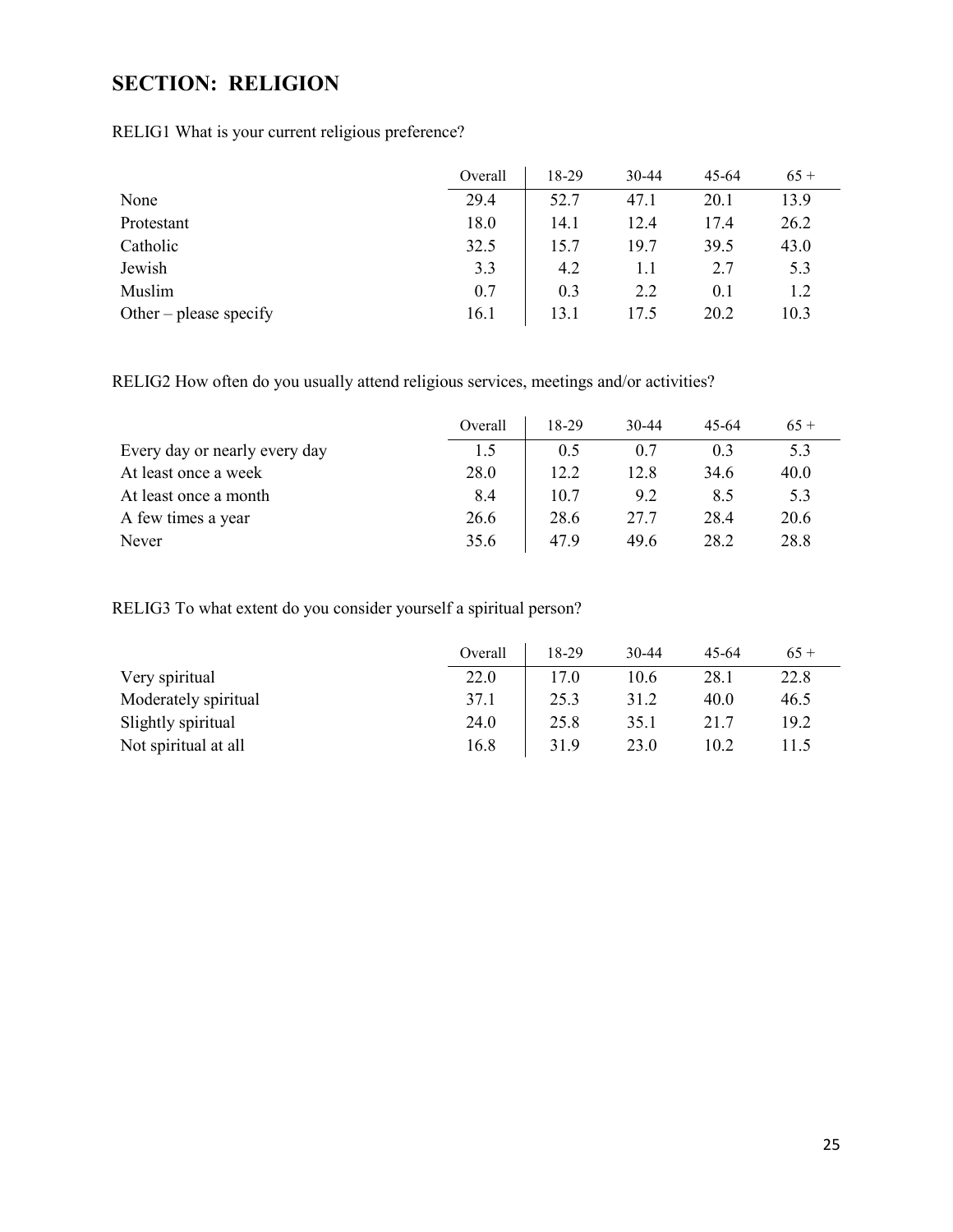## <span id="page-25-0"></span>**SECTION: HAPPINESS**

HAPPY1 All things considered, how satisfied would you say you are with life these days? Please rate on a scale from 1 to 10 where 1 means "Very Dissatisfied," and 10 means 'Very Satisfied."

|                    | Overall $18-29$ 30-44 45-64 65 + |  |  |
|--------------------|----------------------------------|--|--|
| <b>Mean Rating</b> | 7.2 (6.9 6.9 7.2 7.7             |  |  |

HAPPY2 Taking all things together, on a scale of 1 to 10, how happy would you say you are? Here, 1 means "Very Unhappy" and 10 means "Very Happy."

|             | Overal  | 18-29 | $30-44$ | 45-64     | $65+$ |
|-------------|---------|-------|---------|-----------|-------|
| Mean Rating | $\cdot$ |       | 6.8     | <b>71</b> |       |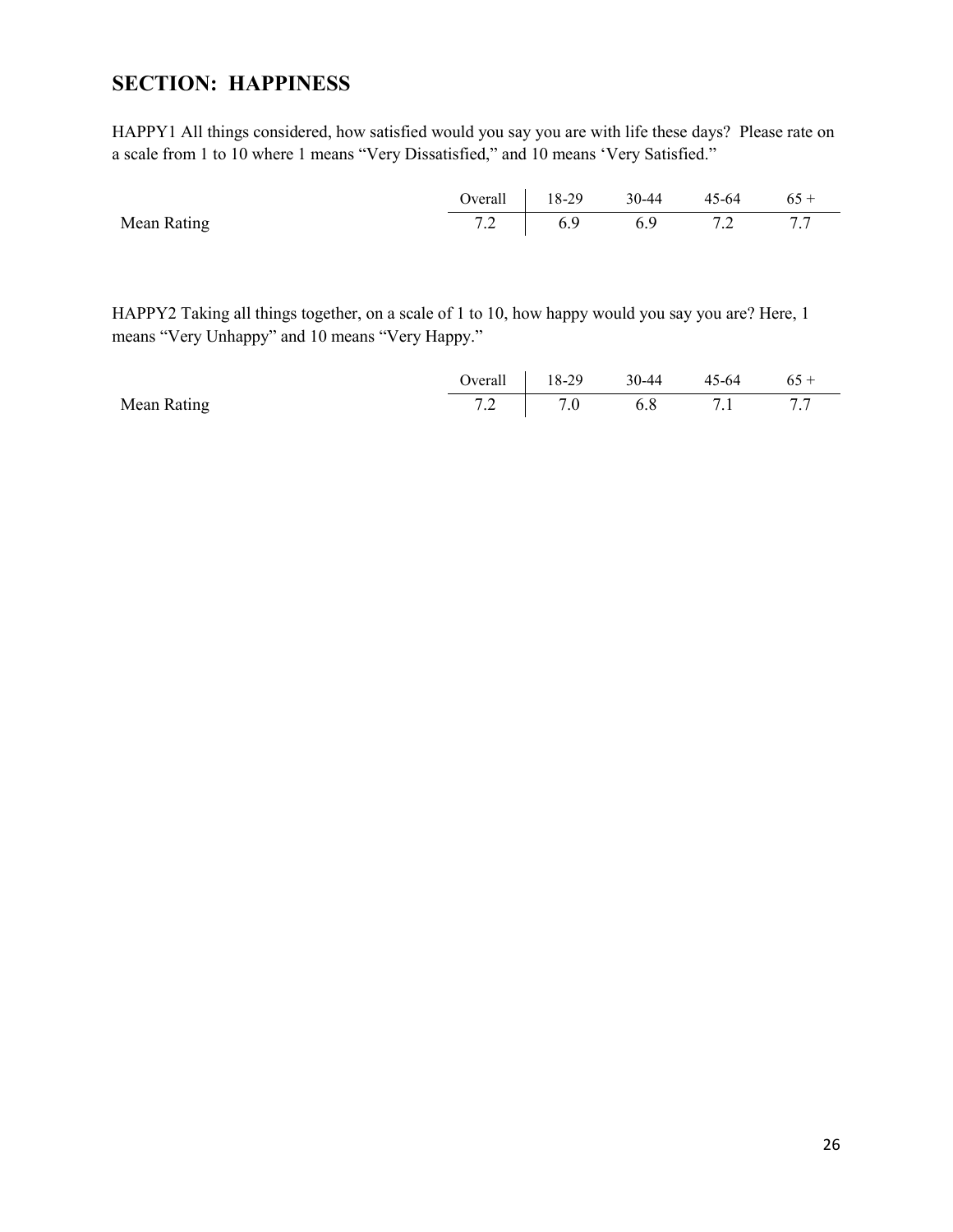# <span id="page-26-0"></span>**SECTION: DEMOGRAPHICS**

SEX What is your gender?

|        | Overall $18-29$ 30-44 45-64 65 + |  |  |
|--------|----------------------------------|--|--|
| Male   | 47.6 31.4 50.0 53.0 50.7         |  |  |
| Female | 52.4   68.6 50.0 47.0 49.3       |  |  |

## MARITAL STATUS What is your current marital status?

|                           | Overall | 18-29 | $30 - 44$ | 45-64 | $65+$ |
|---------------------------|---------|-------|-----------|-------|-------|
| Married/living as married | 50.2    | 15.4  | 57.8      | 60.7  | 56.9  |
| Divorced or separated     | 10.6    | 1.6   | 7.8       | 13.4  | 15.3  |
| Widowed                   | 6.3     | 0.0   | 1.8       | 4.6   | 18.4  |
| Single/never married      | 32.9    | 83.0  | 32.6      | 21.2  | 9.3   |

### HISPANIC Are you of Hispanic or Latino descent?

|     | Overall   $18-29$ 30-44 45-64 65 + |  |  |
|-----|------------------------------------|--|--|
| Yes | 2.0 6.3 1.8 0.8 0.5                |  |  |
| No  | 98.0 93.7 98.2 99.2 99.5           |  |  |

## RACE What is your race? CHECK ALL THAT APPLY

|                           | Overall | 18-29 | $30-44$ | 45-64 |      |
|---------------------------|---------|-------|---------|-------|------|
| Caucasian/White           | 84.5    | 77.1  | 77.6    | 85.8  | 93.4 |
| Asian/Pacific Islander    | 4.1     | 14.1  | 6.6     | 0.5   | 0.0  |
| Native American           | 1.8     | 2.9   | 2.6     |       |      |
| Black or African-American | 13.0    | 12.8  | 18.8    | 14.6  | 6.6  |